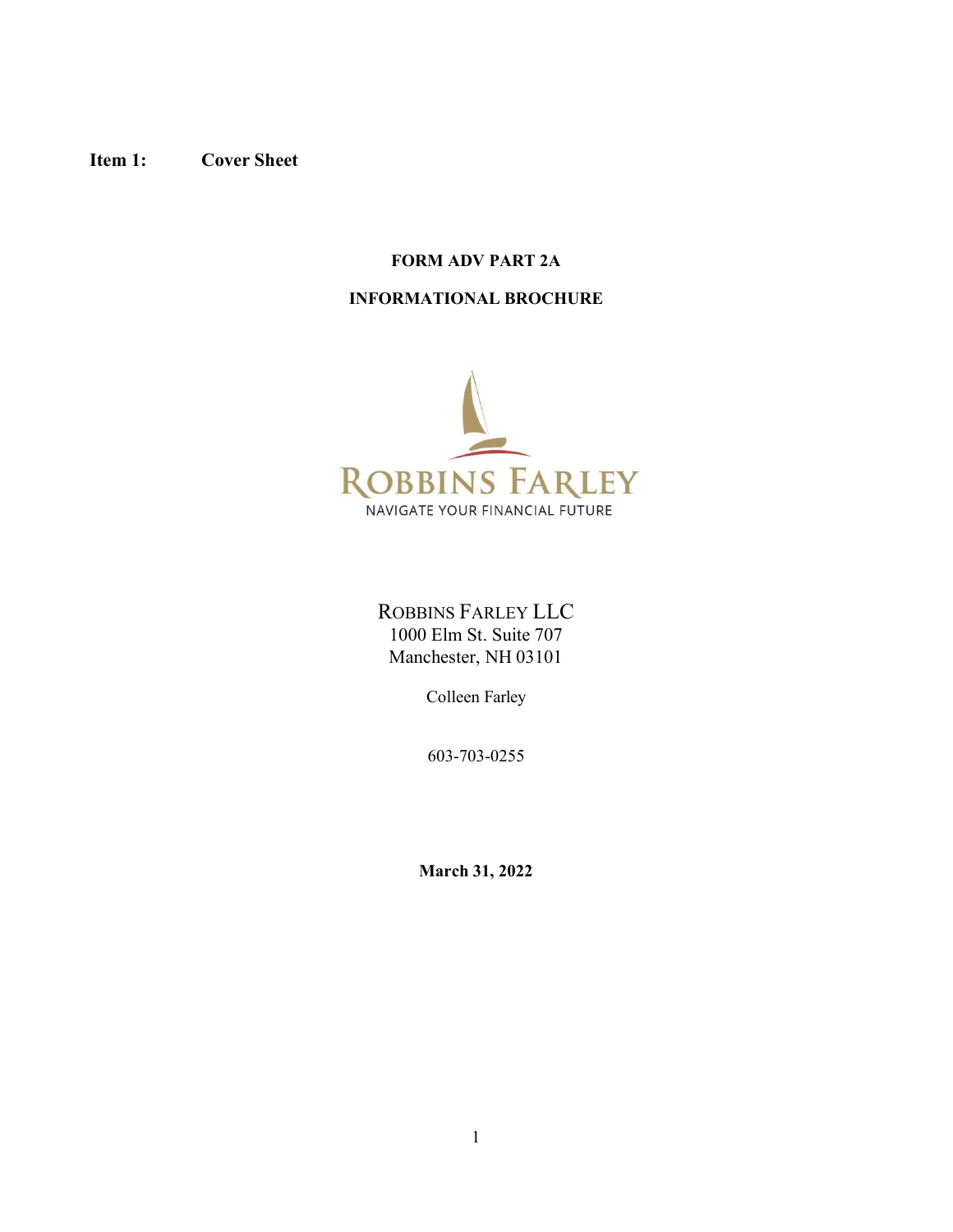This brochure provides information about the qualifications and business practices of Robbins Farley LLC if you have any questions about the contents of this brochure, please contact us at 603-703-0255. The information in this brochure has not been approved or verified by the United States Securities and Exchange Commission or by any state securities authority. Our registration does not imply a certain level of skill or training.

Additional information about Robbins Farley LLC (CRD# 286581) is also available on the SEC's website at www.adviserinfo.sec.gov.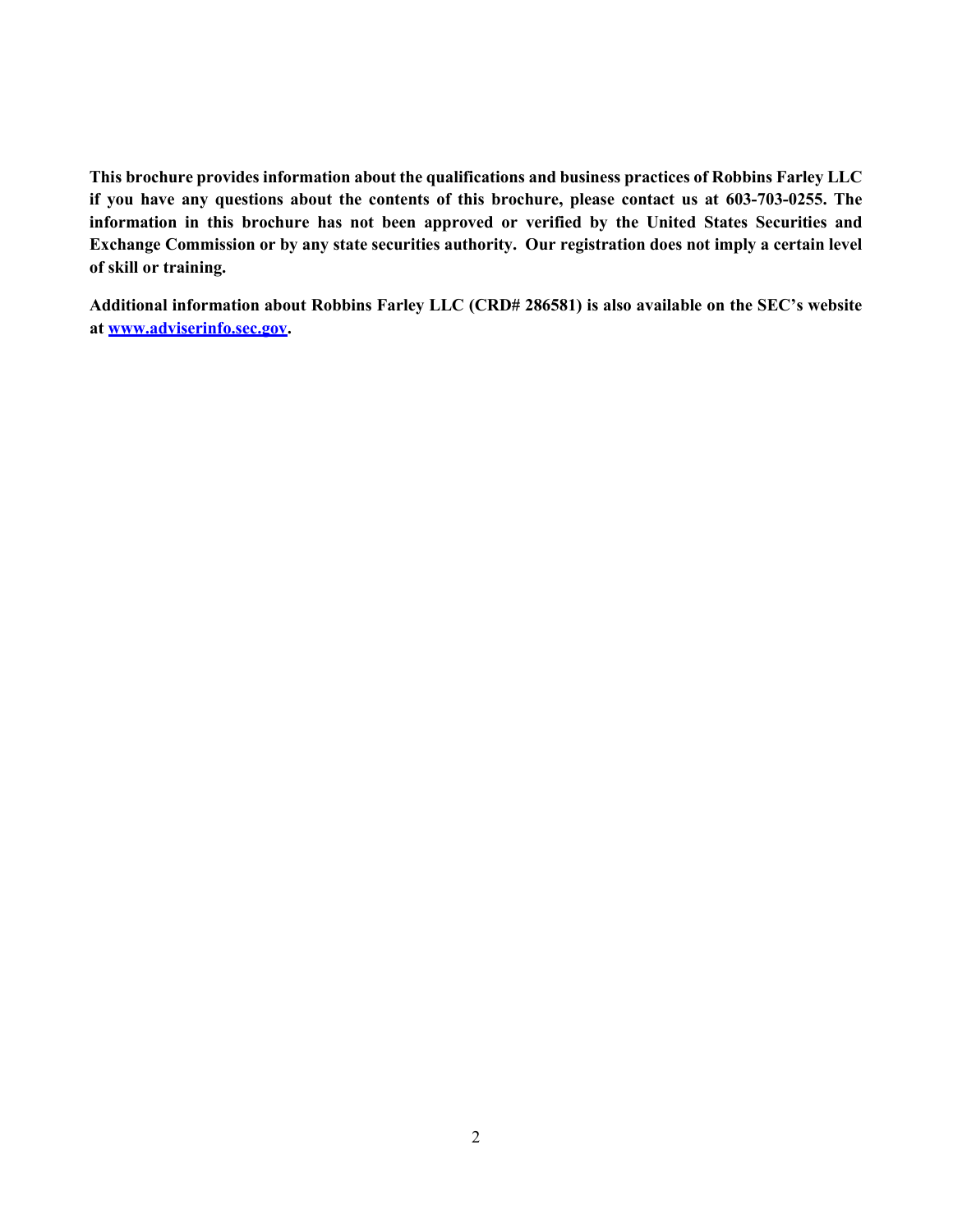# Item 2: Statement of Material Changes

Robbins Farley LLC ("Robbins Farley", "we", or "the Firm") is required to report any material changes to the ADV Part 2A here in Item 2. There are no material changes to report.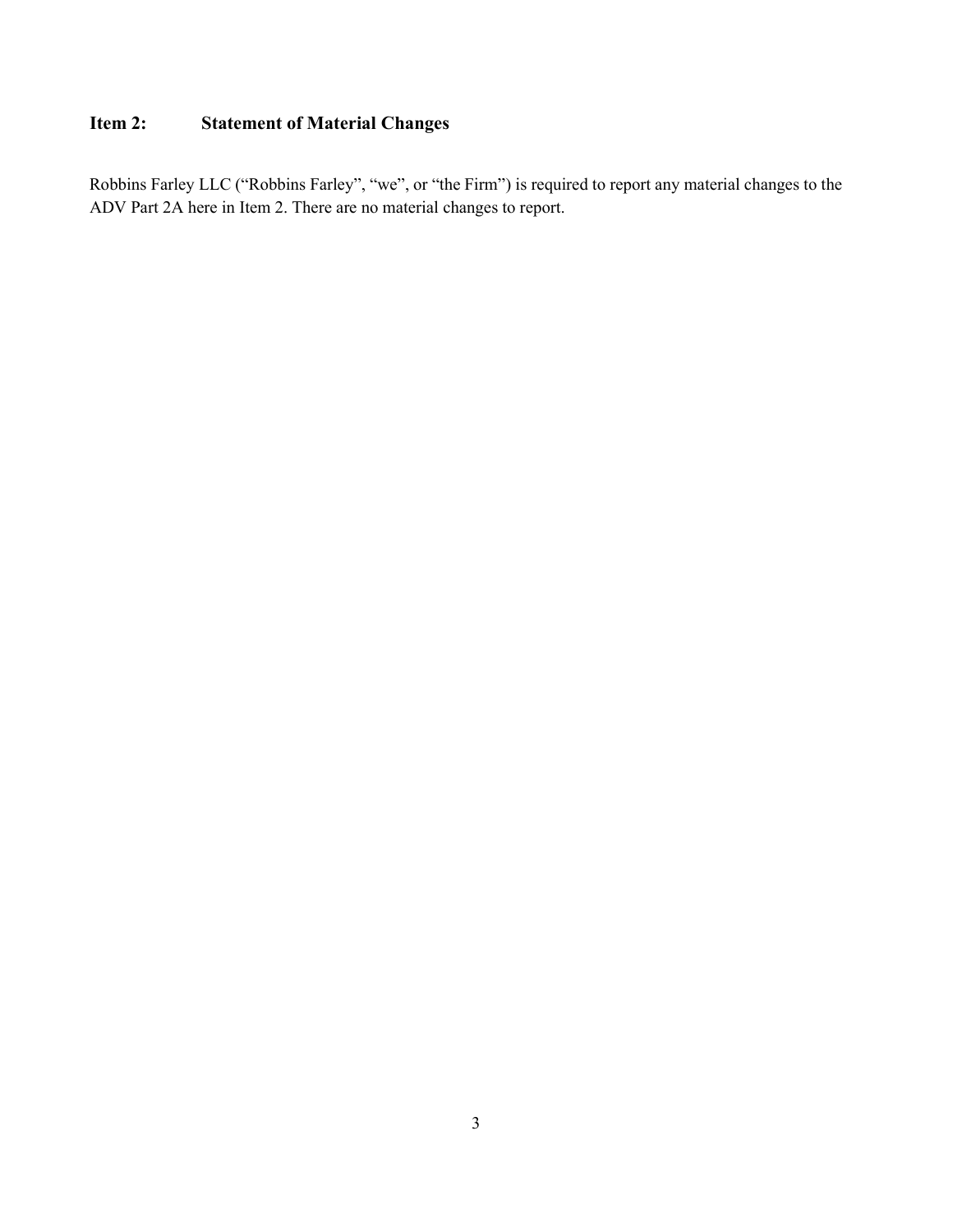#### Item 3: **Table of Contents**

# TABLE OF CONTENTS

| Item 1:     |                                                                                          |  |
|-------------|------------------------------------------------------------------------------------------|--|
| Item 2:     |                                                                                          |  |
| Item 3:     |                                                                                          |  |
| Item 4:     |                                                                                          |  |
| Item 5:     |                                                                                          |  |
| Item 6:     |                                                                                          |  |
| Item 7:     |                                                                                          |  |
| Item 8:     |                                                                                          |  |
| Item 9:     |                                                                                          |  |
| Item 10:    |                                                                                          |  |
| Item 11:    | Code of Ethics, Participation or Interest in Client Transactions and Personal Trading 18 |  |
| Item 12:    |                                                                                          |  |
| Item 13:    |                                                                                          |  |
| Item 14:    |                                                                                          |  |
| Item 15:    |                                                                                          |  |
| Item 16:    |                                                                                          |  |
| Item $17$ : |                                                                                          |  |
| Item 18:    |                                                                                          |  |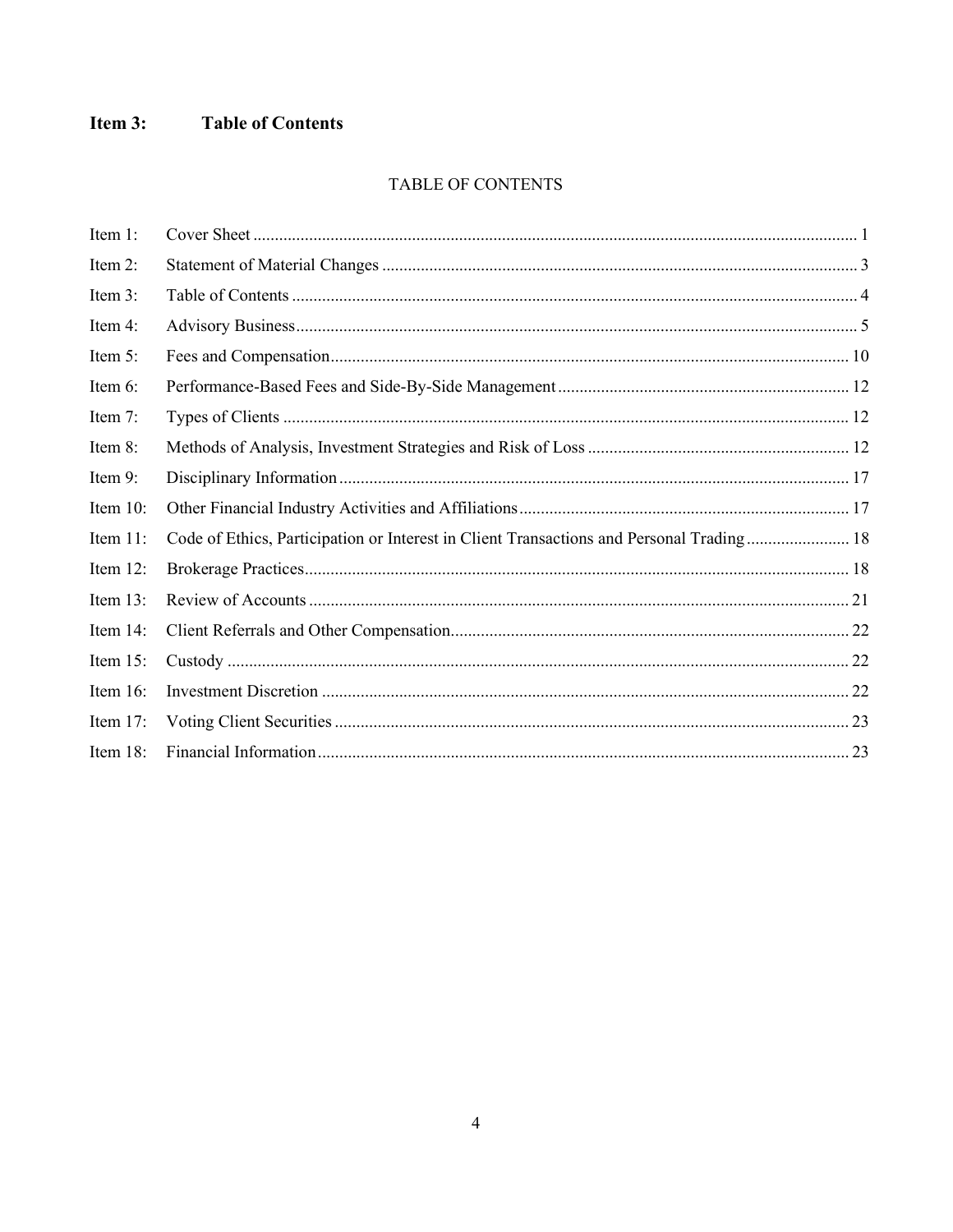#### INFORMATIONAL BROCHURE

#### ROBBINS FARLEY LLC

### Item 4: Advisory Business

Robbins Farley has been in business as an independently registered investment adviser since March 2017. However, the Firm's principals have been in business operating under Robbins Farley since 2012. Colleen Farley and Robert Robbins are the Firm's principals.

Robbins Farley provides wealth planning and management services as well as corporate services. Robbins Farley does not limit the types of clients with whom it works, but most clients are individuals, their affiliated trusts, charitable organizations and businesses.

### Wealth Planning and Accumulation

#### Financial Planning

Robbins Farley's focus is on assisting clients as they prepare for and ultimately experience the major transitions in their lives. For many clients, the only life transition that merits preparation is retirement. However, Robbins Farley believes that not only are there other major transitions but preparing for those as well can assist clients in their planning for retirement. Examples of transitions include marriage, divorce, death of a spouse, receipt of an inheritance, career changes, sale of a business.

The first step in working with Robbins Farley is to gather information about the client, their goals and their current circumstances. Robbins Farley will request clients to provide documents regarding their income, tax status, savings, and investments, among other requests. Clients will engage with Robbins Farley in conversations where the client learns about Robbins Farley's thought process and methods, and Robbins Farley gathers information needed to develop a proposed plan for moving forward. After this initial meeting, the Firm will review, research, and prepare a proposal for the client. This proposal is presented at a separate meeting, where the client reviews the proposal and considers whether to engage the Firm to continue its work. Ultimately this proposal forms the map from which both the client and Robbins Farley take direction throughout the engagement.

### Asset Management

When we perform asset management services, we prefer to do so on a discretionary basis. This means that while we will continue an ongoing relationship with each client, being involved in various stages of their lives and decisions to be made, we will not seek specific approval of changes to the securities in client accounts. Clients can always make deposits or withdrawals in their accounts at any time. Because we take discretion when managing accounts, clients engaging us will be asked to execute a Limited Power of Attorney (granting us the discretionary authority over the client accounts) as well as an agreement that outlines the responsibilities of both the client and Robbins Farley. Advisory services are tailored to the specific needs of an individual client. Clients may place reasonable restrictions on the management of assets, including specific securities or types of securities. However, clients should understand that significant restrictions cannot only decrease the ability of Robbins Farley to meet the client's goals, but also increase the costs associated with managing the client's portfolio.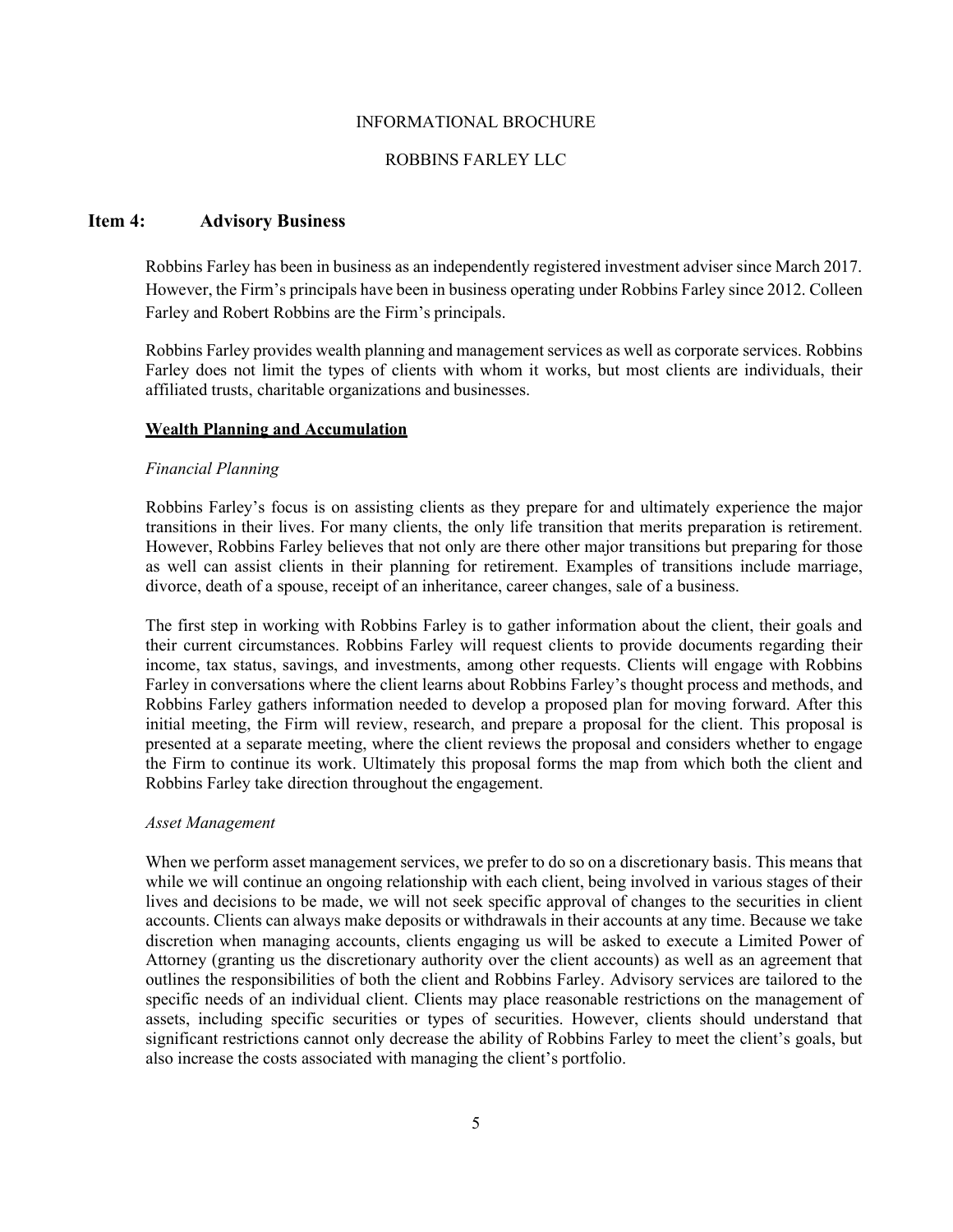In very limited cases, Robbins Farley provides investment management services on a non-discretionary basis, which means we will consult with the client prior to implementing any investment recommendation. Clients should be aware that some recommendations may be time-sensitive, and, as such, their performance may or may not be affected if Robbins Farley is unable to reach them on a timely basis.

Each client's portfolio will be invested according to that client's investment objectives. Robbins Farley determines these objectives with the client through reviewing client provided documents, client interviews and/or asking the client to put these objectives in writing. Once we ascertain your objectives for each account, we will develop a portfolio we believe will best fit your needs. This means allocating assets to one or more of our investment programs. The investment programs are not investment products. Clients may have different needs than others within the same investment program. Accordingly, not all clients in each investment program will have the exact same percentages of each underlying investment.

The investment portfolios that we recommend are based on the needs of the client as compared with the typical behavior of that security type or manager, current market conditions, the client's current financial situation (including assets that may be managed by another advisor), financial goals, and the timeline to meet those goals. Because we develop an investment strategy based on your personal situation and financial goals, your asset allocation guidelines may be similar to or different from another client.

#### Asset Management – Institutional Intelligent Portfolios™ Program

For some accounts, we provide portfolio management services through an investment service called Institutional Intelligent Portfolios™, an automated, online investment management platform for use by independent investment advisors offered by software provider Schwab Performance Technologies (the "Program" and "SPT," respectively). Through the Program, we offer clients a range of investment strategies we have constructed and manage. The client's portfolio is held in a brokerage account opened by the client at SPT's affiliate, Charles Schwab & Co., Inc. ("CS&Co"). We are independent of and not owned by, affiliated with, or sponsored or supervised by SPT, CS&Co or their affiliates (together, "Schwab").

We, and not Schwab, are the client's investment advisor and primary point of contact with respect to the Program. We are solely responsible, and Schwab is not responsible, for determining the appropriateness of the Program for the client, choosing a suitable investment strategy and portfolio for the client's investment needs and goals, and managing that portfolio on an ongoing basis.

We have contracted with SPT to provide us with the technology platform and related trading and account management services for the Program. This platform enables us to make the Program available to clients online and includes a system that automates certain key parts of our investment process (the "System"). The System includes an online questionnaire that helps us determine the client's investment objectives and risk tolerance and select an appropriate investment strategy and portfolio. Clients should note that when they use the online system to open an account, the system recommends a portfolio in response to the client's answers to the online questionnaire. The client may then indicate an interest in a portfolio that is one level less or more conservative or aggressive than the recommended portfolio, if the adviser opens the account on the client's behalf, the adviser selects the portfolio without the use of the online questionnaire. Rather, they base their portfolio selection on information that was gathered during data gathering discussions with the client. In either case, we make the final decision and select a portfolio based on all the information we have about the client. The System also includes an automated investment engine through which we manage the client's portfolio on an ongoing basis through automatic rebalancing and tax-loss harvesting (if the client is eligible and elects).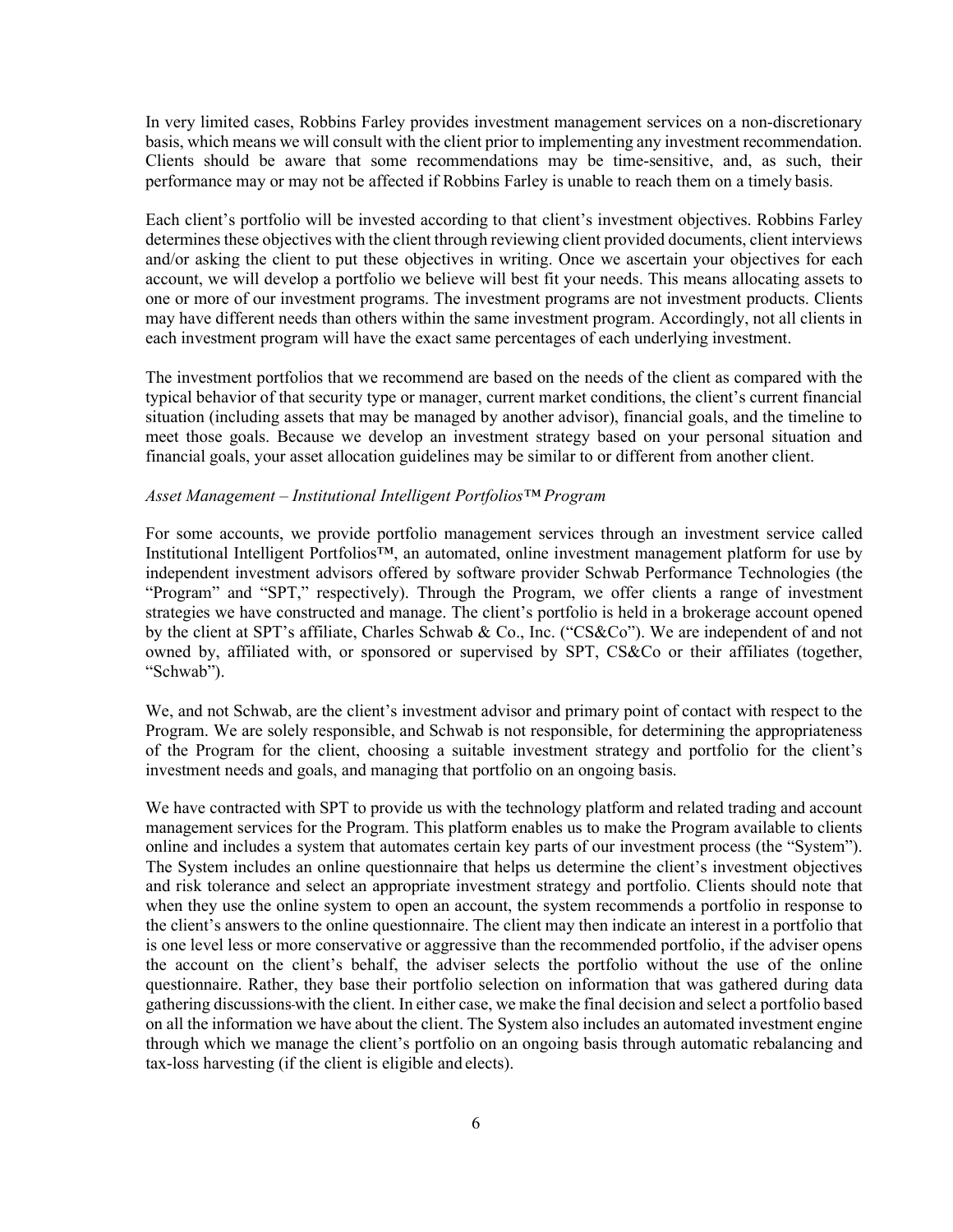We do not receive a portion of a wrap fee for our services to clients through the Program. Clients do not pay fees to SPT in connection with the Program, but we charge clients a fee for our services as described below under Item 5. Our fees are not set or supervised by Schwab. Clients do not pay brokerage commissions or any other fees to CS&Co as part of the Program. Schwab does receive other revenues in connection with the Program, which are described in the "Compensation to Schwab Under the Program" section below. We do not pay SPT fees for the Platform.

Clients enrolled in the Program are limited in the universe of investment options available to them. For example, the investment options available are generally limited to ETFs, whereas Robbins Farley recommends various other types of securities in its other services. The Program is designed to provide guidance and professional assistance to individuals who are beginning the process of accumulating wealth. Clients will have access to their accounts and a financial interface online but will also have the opportunity to confer with Robbins Farley with respect to their account.

### Rebalancing

The System will rebalance a client's account periodically by generating instructions to CS&Co. to buy and sell shares of funds and depositing or withdrawing funds through the "Sweep Program", considering the asset allocation for the client's investment strategy. Rebalancing trade instructions can be generated by the System when (i) the percentage allocation of an asset class varies by a set parameter established by Robbins Farley, (ii) Robbins Farley decides to change asset allocation percentages for an investment strategy or (iii) Robbins Farley decides to change a client's investment strategy, which could occur, for example, when a client makes changes to their investment profile or imposes or modifies restrictions on the management of their account.

#### Sweep Program

Each investment strategy involves a cash allocation ("Cash Allocation") that will be held in a sweep program at Charles Schwab Bank (the "Sweep Program"). The Cash Allocation will be a minimum of 4% of an account's value to be held in cash, and may be higher, depending on the investment strategy chosen for a client. The Cash Allocation will be accomplished through enrollment in the Sweep Program, a program sponsored by CS&Co. By enrolling in the Program, clients consent to having the free credit balances in their brokerage accounts at CS&Co. swept into deposit accounts ("Deposit Accounts") at Charles Schwab Bank ("Schwab Bank") through the Sweep Program. Schwab Bank is an FDIC-insured depository institution that is a Schwab affiliate. The Sweep Program is a required feature of the Program. If the Deposit Account balances exceed the Cash Allocation for a client's investment strategy, the excess over the rebalancing parameter will be used to purchase securities as part of rebalancing. If clients request cash withdrawals from their accounts, this likely will require the sale of fund positions in their accounts to bring their Cash Allocation in line with the target allocation for their chosen investment strategy. If those clients have taxable accounts, those sales may generate capital gains (or losses) for tax purposes. In accordance with an agreement with CS&Co., Schwab Bank has agreed to pay an interest rate to depositors participating in the Sweep Program that will be determined by reference to an index.

#### Compensation to Schwab Under the Program

Clients do not pay fees to SPT or brokerage commissions or other fees to CS&Co. as part of the Program. Schwab does receive other revenues, including (i) the profit earned by Charles Schwab Bank, a Schwab affiliate, on the allocation to the Schwab Intelligent Portfolios Sweep Program described in the Schwab Intelligent Portfolios Sweep Program Disclosure Statement; (ii) investment advisory and/or administrative service fees (or unitary fees) received by Charles Schwab Investment Management, Inc., a Schwab affiliate, from Schwab ETFs™ Schwab Funds® and Laudus Funds® that Robbins Farley may select to buy and hold in the client's brokerage account; (iii) fees received by Schwab from third-party ETFs that participate in the Schwab ETF OneSource™ program and mutual funds in the Schwab Mutual Fund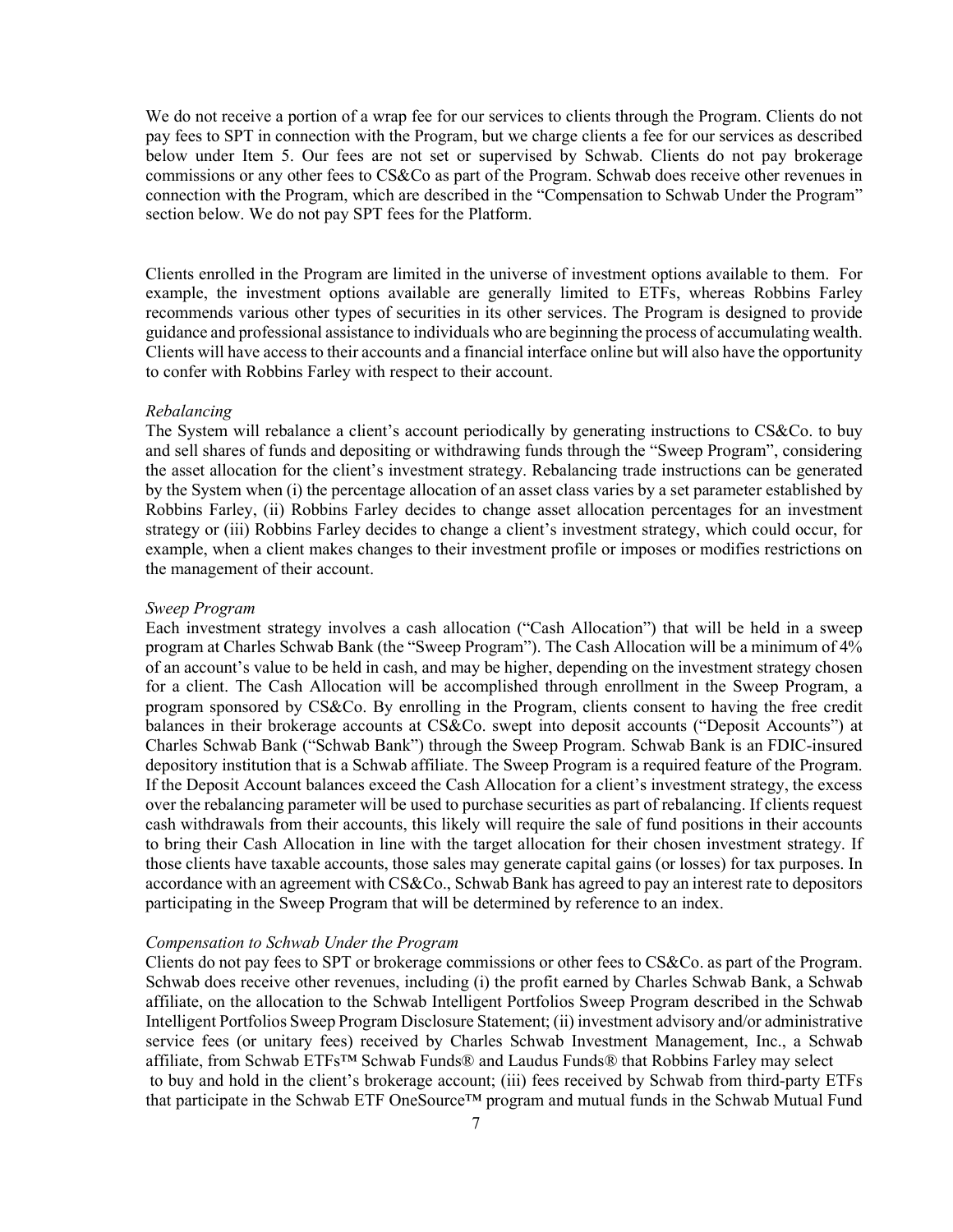Marketplace® (including certain Schwab Funds and Laudus Funds) in the client's brokerage account for services Schwab provides; and (iv) remuneration Schwab may receive from the market centers where it routes ETF trade orders for execution.

### Important Disclosures

#### Limitations of Financial Planning Services

As indicated above, to the extent requested by a client, Robbins Farley may provide financial planning and related consulting services. Neither Robbins Farley nor its investment adviser representatives assist clients with the implementation of any financial plan, unless they have agreed to do so in writing. Robbins Farley does not continuously monitor a client's financial plan unless engaged to do so, and it is the client's responsibility to revisit the financial plan with the Registrant, if desired.

Furthermore, although Robbins Farley may provide recommendations regarding non-investment related matters, such as estate planning, tax planning and insurance, Robbins Farley does not serve as a law firm or accounting firm, and no portion of Registrant's services should be construed as legal or accounting services. Accordingly, Robbins Farley does not prepare estate planning documents or tax returns.

To the extent requested by a client, we may recommend the services of other professionals for noninvestment implementation purpose (i.e., attorneys, accountants, insurance, etc.), including Robbins Farley's affiliate, Robbins Farley Insurance, LLC ("RFI"), in its separate capacity as a licensed insurance agency-see Item 10 below.

The client is under no obligation to engage the services of any such recommended professional. The client retains absolute discretion over all such implementation decisions and is free to accept or reject any recommendation from Robbins Farley and/or its representatives.

If the client engages any recommended unaffiliated professional, and a dispute arises thereafter relative to such engagement, the client agrees to seek recourse exclusively from and against the engaged professional. At all times, the engaged unaffiliated licensed professional (i.e., attorney, accountant, insurance agent, etc.), and not Robbins Farley, shall be responsible for the quality and competency of the services provided.

Conflict of Interest: The recommendation by a Robbins Farley representative that a client purchase an insurance product from RFI presents a conflict of interest, as the receipt of an insurance commission by RFI may provide an incentive to recommend insurance products based on commissions to be received, rather than on a particular client's need. No client is under any obligation to purchase any securities or insurance commission products from RFI. Clients can purchase insurance products recommended by a Robbins Farley representative through other, non-affiliated insurance agencies.

Retirement Rollovers - Potential for Conflict of Interest A client or prospective client leaving an employer typically has four options regarding an existing retirement plan (and may engage in a combination of these options): (i) leave the money in the former employer's plan, if permitted, (ii) rollover the assets to the new employer's plan, if one is available and rollovers are permitted, (iii) rollover to an Individual Retirement Account ("IRA"), or (iv) cash out the account value (which could, depending upon the client's age, result in adverse tax consequences). If Robbins Farley recommends that a client roll over their retirement plan assets into an account to be managed by Robbins Farley, such a recommendation creates a conflict of interest if Robbins Farley will earn new (or increase its current) compensation as a result of the rollover. When acting in such capacity, Robbins Farley serves as a fiduciary under the Employee Retirement Income Security Act (ERISA), or the Internal Revenue Code, or both. No client is under any obligation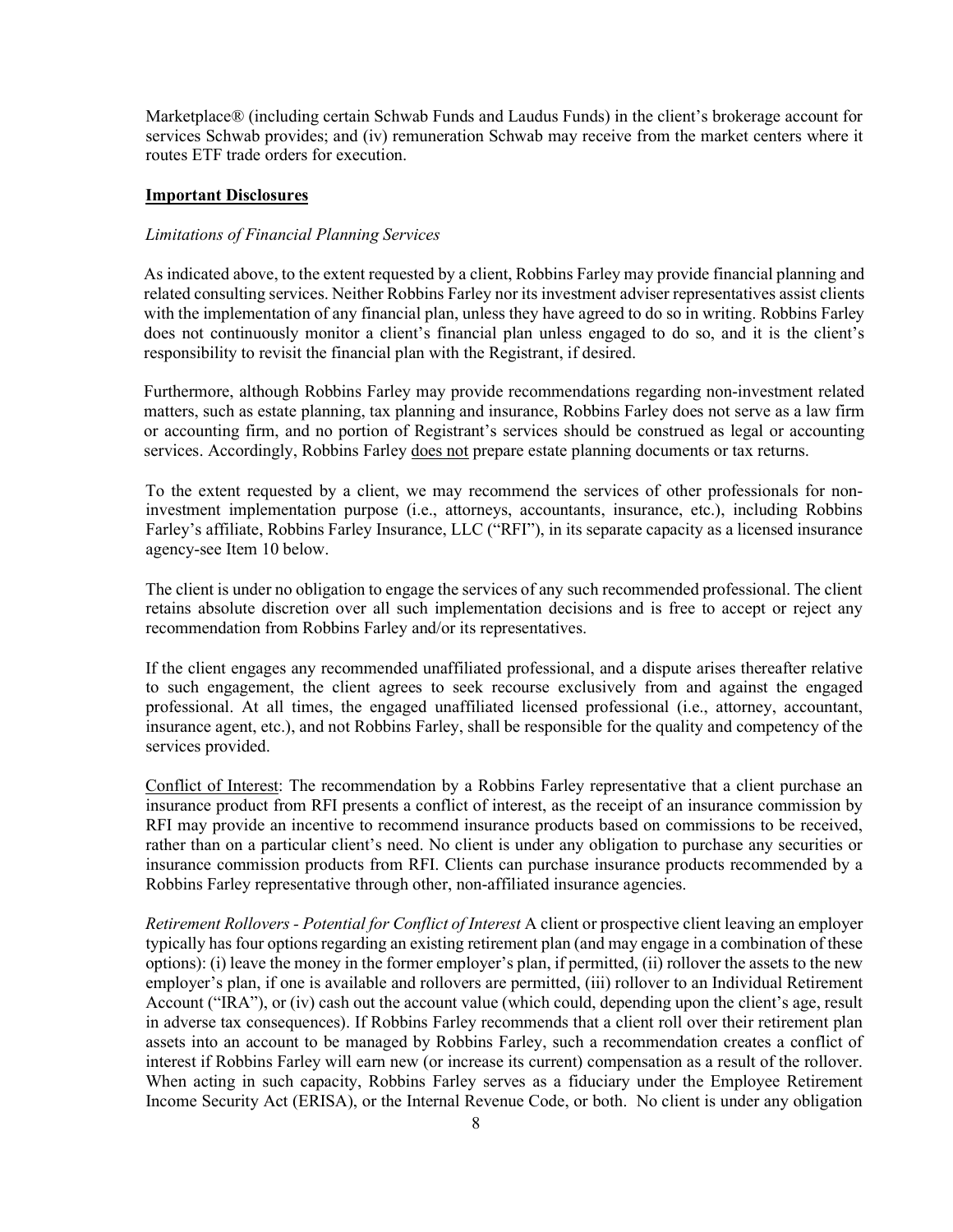to roll over retirement plan assets to an account managed by Robbins Farley.

### Account Aggregation

Robbins Farley may provide periodic aggregated reporting services, which can incorporate all of the client's investment assets including those investment assets that are not part of the assets managed by Robbins Farley (the "Excluded Assets"). Our service relative to the Excluded Assets is limited to reporting services only, which does not include investment implementation.

Because we do not have trading authority for the Excluded Assets, to the extent applicable to the nature of the Excluded Assets (assets over which the client maintains trading authority vs. trading authority designated to another investment professional), the client (and/or the other investment professional) shall be exclusively responsible for directly implementing any recommendations relative to the Excluded Assets. The client and/or their other advisors that maintain trading authority, and not Robbins Farley, shall be exclusively responsible for the investment performance of the Excluded Assets.

Without limiting the above, Robbins Farley shall not be responsible for any implementation error (timing, trading, etc.) relative to the Excluded Assets. In the event the client desires that Robbins Farley provide investment management services (whereby we would have trading authority) with respect to the Excluded Assets, the client may engage us to do so pursuant to the terms and conditions of an advisory agreement.

#### Portfolio Activity

Robbins Farley has a fiduciary duty to provide services consistent with the client's best interest. As part of its investment advisory services, Robbins Farley will review client portfolios on an ongoing basis to determine if any changes are necessary based upon various factors, including, but not limited to, investment performance, market conditions, fund manager tenure, style drift, account additions or withdrawals, and/or a change in the client's investment objective. Based upon these factors, there may be extended periods of time when Robbins Farley determines that changes to a client's portfolio are neither necessary nor prudent. Robbins Farley's advisory fee referenced at Item 5 below remains payable during periods of account inactivity. Clients nonetheless remain subject to the fees described in Item 5 below during periods of account inactivity.

### Use of Mutual and Exchange Traded Funds

Robbins Farley may purchase mutual funds or exchange traded funds for a client's account. Mutual funds and exchange traded funds impose fees at the fund level (e.g., management fees and other fund expenses) that are in addition to Robbins Farley's investment advisory fee, and, to the extent applicable, the transaction fee charged by your custodian.

#### Trustee Directed Plans

Robbins Farley can be engaged to provide discretionary investment advisory services to ERISA retirement plans, whereby the Firm shall manage Plan assets consistent with the investment objective designated by the Plan trustees. In such engagements, Robbins Farley will serve as an investment fiduciary as that term is defined under The Employee Retirement Income Security Act of 1974 ("ERISA"). Robbins Farley will generally provide services on an "assets under management" fee basis per the terms and conditions of a written agreement between the Plan and the Firm.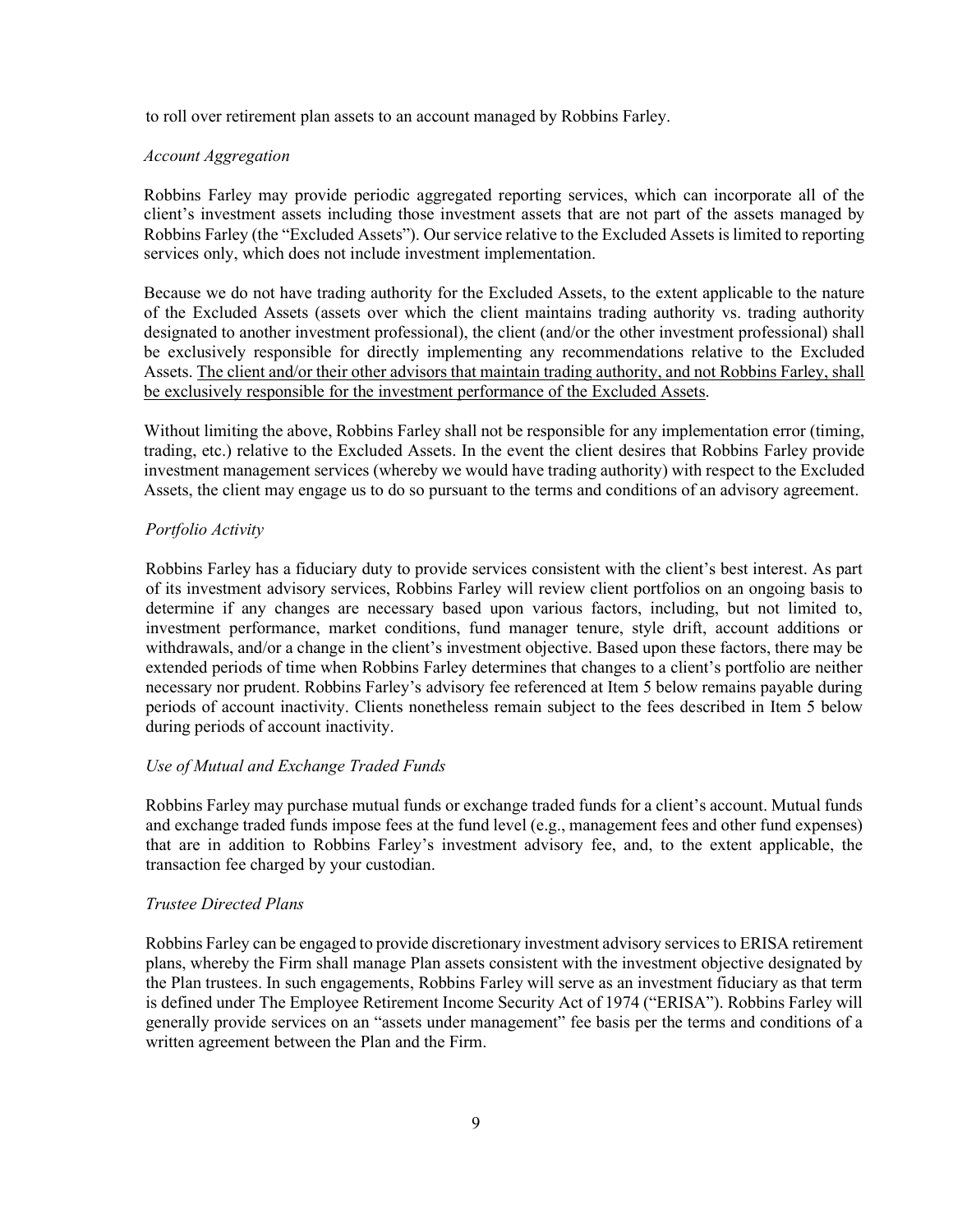### Client Obligations

In performing our services, Robbins Farley shall not be required to verify any information received from the client or from the client's other professionals and is expressly authorized to rely thereon. Moreover, it remains each client's responsibility to promptly notify Robbins Farley if there is ever any change in their financial situation or investment objectives for the purpose of reviewing, evaluating, or revising our previous recommendations and/or services.

#### Assets Under Management

As of December 31, 2021, Robbins Farley has \$196,063,476 in assets under management on a discretionary basis across 507 accounts.

### Item 5: Fees and Compensation

### A. Fees Charged

All investment management clients will be required to execute an Investment Management Agreement that will describe the type of management services to be provided and the fees, among other items. Clients are advised that they may pay fees that are higher or lower than fees they may pay another advisor for the same services and may in fact pay lower fees for comparable services from other sources. Clients are under no obligation at any time to engage or to continue to engage Robbins Farley for investment services. If you do not receive a copy of this brochure at least 48 hours prior to the execution of an Agreement, you may terminate the agreement within the first five (5) business days without penalty.

### Asset Management

Generally, fees vary from 0.00% to 2.00% per annum of the gross market value of a client's assets managed by Robbins Farley. The fee range stated is a guide. Fees are negotiable, and may be higher or lower than this range, based on the nature of the account. Factors affecting fee percentages include the size of the account, complexity of asset structures, and other factors, such as financial planning. At no time will the total management fees exceed 3%.

| <b>Fee Brackets</b> |  |         |              |                               | Annual Rate |
|---------------------|--|---------|--------------|-------------------------------|-------------|
| -()-                |  | through | \$1,000,000  | (First \$1 Million in Assets) | $= 2.00\%$  |
| \$1,000,001         |  | through | \$20,000,000 | (Value exceeding \$1 Million) | $= 1.00\%$  |

### For Example:

#### Financial Planning

Clients engaging the Firm for financial planning services may do so on an hourly or fixed fee basis. The hourly rate ranges from \$200 to \$500 per hour. Fixed fees range from \$2,000 to \$10,000 per plan. However, these fees are just guidelines, subject to change according to the complexity of the plan and the specific client's circumstances, because some clients have more challenging issues than others. These complexities may not necessarily correlate with greater net worth. In the discretion of Robbins Farley, financial planning fees received may or may not be credited towards a client's asset management fees incurred during the first year of the client engagement. In some cases, financial planning fees may also be included in the asset management fee.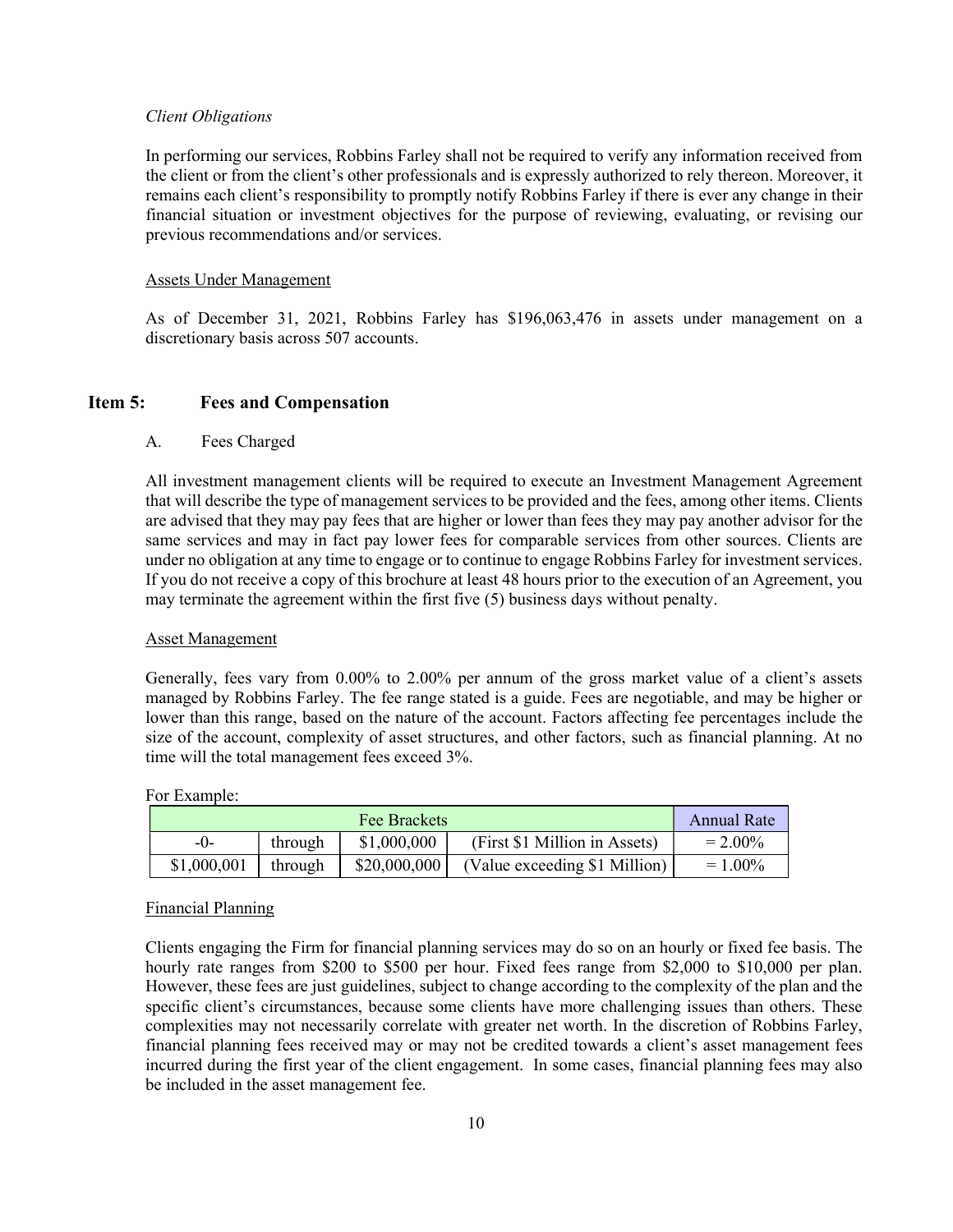### B. Fee Payment

#### Asset Management:

For clients whose assets are managed by the firm, investment advisory fees will be debited directly from each client's account. The advisory fee is paid quarterly, in advance, based upon the market value of the assets being managed by Robbins Farley on the last day of the previous billing period as valued by the custodian of your assets. For example, if your annual fee is 1.00%, each quarter we will multiply the value of your account on the last day of the previous billing period by 1.00%, then divide by four (number of quarters). To the extent there is cash in your account, it will be included in the value for the purpose of calculating fees. Once the calculation is made, we will instruct your account custodian to deduct the fee from your account and remit it to Robbins Farley. While almost all of our clients choose to have their fee debited from their account, we will invoice clients upon request.

For the initial quarter, the fee is calculated on a *pro rata* basis, meaning clients will pay a fee based on the number of days left in the quarter in which they engage the Firm. In the event the advisory agreement is terminated, the fee for the final billing period is prorated through the effective date of the termination and the outstanding or unearned portion of the fee is charged or refunded to the client, as appropriate. Any deposits or withdrawals that would result in a fee differential during the quarter of greater than or equal to \$50 will be prorated based upon the number of days remaining in the quarter in which the funds are added or withdrawn, and the difference shall be added or subtracted from the client's next quarterly fee.

Clients whose fees are directly debited will provide written authorization to debit advisory fees from their accounts held by a qualified custodian chosen by the client. At least each quarter, clients will receive a statement from their account custodian showing all transactions in their account, including the fee. Fees are calculated by Robbins Farley and not independently calculated by the custodian. Clients should carefully review their statements, including the fee amounts, and let the Firm know of any questions.

Financial Planning: Financial planning fees will be due upon receipt of invoice from Robbins Farley or may be billed quarterly. In many cases, clients will be asked to put forth a retainer at the onset of the engagement which may be for up to 50% of the expected final cost.

### C. Other Fees

There are a number of other fees that can be associated with holding and investing in securities. In addition to the advisory fees paid to Robbins Farley, clients may also incur certain charges imposed by other third parties, such as broker-dealers, custodians, trust companies, banks and other financial institutions. These additional charges may include securities brokerage commissions, transaction fees, custodial fees, margin costs, charges imposed directly by a mutual fund or ETF in a client's account, as disclosed in the fund's prospectus (e.g., fund management fees and other fund expenses), deferred sales charges, odd-lot differentials, transfer taxes, wire transfer and electronic fund fees, and other fees and taxes on brokerage accounts and securities transactions. For complete discussion of expenses related to each mutual fund, you should read a copy of the prospectus issued by that fund. Robbins Farley can provide or direct you to a copy of the prospectus for any fund that we recommend to you.

Investment advisory fees charged for ongoing investment management do not always offset financial planning fees paid to Robbins Farley. Whether such fees are offset is in Robbins Farley's discretion and part of our agreement with each client. The receipt of additional fees for financial planning or any other service is a conflict of interest, and clients should be aware of this conflict when considering whether to engage Robbins Farley to implement any investment recommendations. We attempt to mitigate the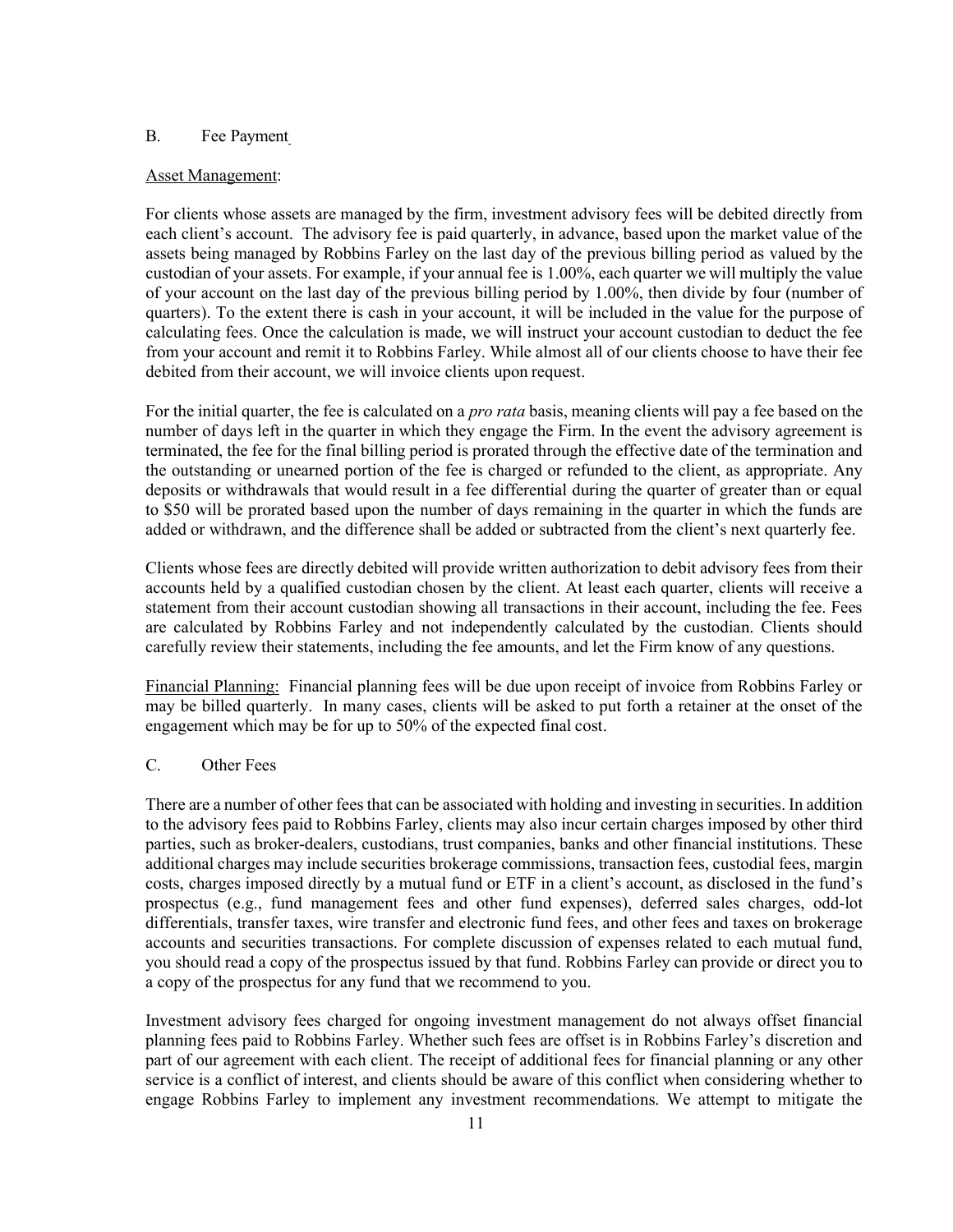conflict of interest by requiring employees to acknowledge in the firm's Code of Ethics, their individual fiduciary duty to the clients, which requires that employees put the interests of clients ahead of their own.

As described in Item 4 above, clients do not pay fees to SPT or brokerage commissions or other fees to CS&Co as part of the Program. Schwab does receive other revenues in connection with the Program. Brokerage arrangements are further described in Item 12 below.

Please make sure to read Item 12 of this informational brochure, where we discuss broker-dealer, custodial issues, and brokerage practices.

### D. Pro-rata Fees

If you become a client during a quarter, you will pay a management fee for the number of days left in that quarter. If you terminate our relationship during a quarter, you will be entitled to a refund of any management fees for the remainder of the quarter. Once your notice of termination is received, we will assess pro-rated fees for the number of days between the end of the prior billing period and the date of termination to be paid in whatever way you direct (check, wire).

E. Compensation for the Sale of Securities.

This item is not applicable.

### Item 6: Performance-Based Fees and Side-By-Side Management

Robbins Farley will not charge performance-based fees.

### Item 7: Types of Clients

Clients advised may include individuals, families, trusts, charitable organizations and foundations, pensions and corporations. Robbins Farley does not typically require any particular minimum amount of assets to be placed with Robbins Farley.

Additionally, the minimum investment required to open an account in the Institutional Intelligent Portfolios Program is \$5,000. The minimum account balance to enroll in the tax-loss harvesting feature is \$50,000. Clients eligible to enroll include individuals, IRAs, and revocable living trusts. Clients that are organizations (such as corporations and partnerships) or government entities, and clients that are subject to the Employee Retirement Income Security Act of 1974, are not eligible for the Program.

### Item 8: Methods of Analysis, Investment Strategies and Risk of Loss

It is important for you to know and remember that all investments carry risks. Investing in securities involves risk of loss that clients should be prepared to bear.

#### Methods of Analysis

Robbins Farley manages client assets using a predominantly top-down approach. We believe that in the current global economy, individual securities will tend to increase in value if the macroeconomic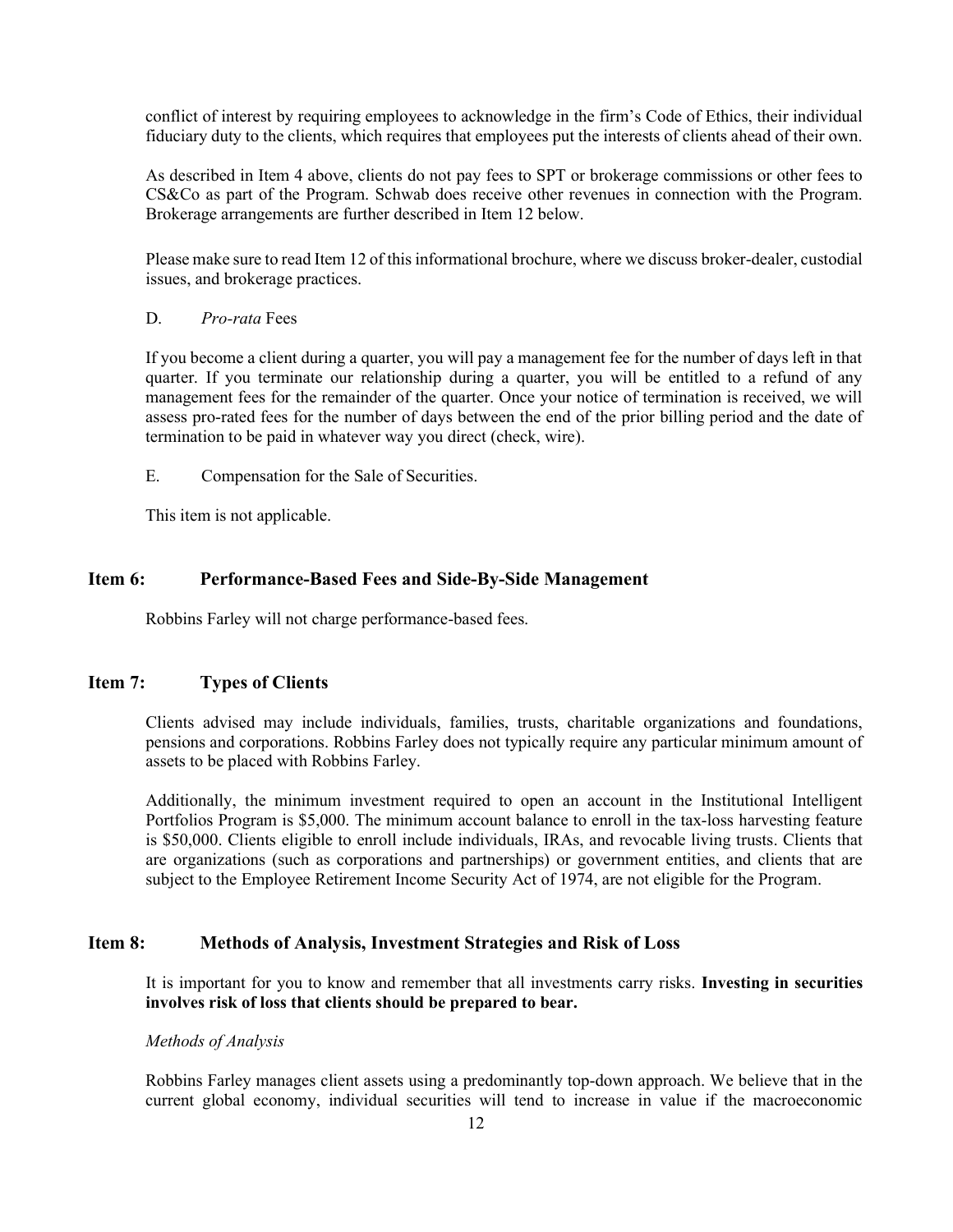conditions are such that it can increase. The converse would also follow individual securities will go down if the macroeconomic factors are not favorable. Put simply, even a very good company will find increasing its share price difficult in challenging economic conditions. In addition, some sectors or individual securities may perform better or worse depending on where they are in a cycle that may be determined by time or outside economic conditions. It is with these concepts in mind that Robbins Farley begins to construct client portfolios.

Individual securities are chosen based on which securities we believe are most likely to increase in value given the current economic conditions. This does not mean Robbins Farley is a "market timer", or a firm that attempts to buy and sell securities by entering and exiting positions based on shorter term information. Rather, Robbins Farley takes a longer-term view of each security but through the lens of macroeconomic conditions and trends. Securities chosen may be stocks, bonds, options and to a lesser extent, exchange traded funds (ETFs), but may also include alternative assets such as real estate investment trusts, business development companies, master limited partnerships or private placements.

#### Constructing Client Portfolios

Each client's portfolio will be invested according to that client's investment objectives. Robbins Farley determines these objectives with the client through reviewing client provided documents, client interviews and/or asking the client to put these objectives in writing. Once we ascertain your objectives for each account, we will develop a portfolio we believe will best fit your needs. This means allocating assets to one or more of our investment programs. The investment programs are not investment products. Clients may have different needs than others within the same investment program. Accordingly, not all clients in each investment program will have the exact same percentages of each underlying investment.

The investment program that we recommend are based on the needs of the client as compared with the typical behavior of that security type or manager, current market conditions, the client's current financial situation (including assets that may be managed by another advisor), financial goals, and the timeline to meet those goals. Because we develop an investment strategy based on your personal situation and financial goals, your asset allocation guidelines may be similar to or different from another client. The investment programs are strictly guidelines and client portfolios may differ according to the needs and investment restrictions of a particular client.

When Robbins Farley makes changes to an investment program, we try to make changes for the entire program. However, in some instances individual accounts may be traded outside of the block. This may result in accounts being traded earlier inadvertently having an advantage over accounts traded later.

The investment programs utilized include:

Growth & Income Model: Portfolios are constructed with the goal of providing ongoing income for those in retirement, while at the same time not ignoring a need for some growth of principal. Robbins Farley attempts to mitigate volatility to provide consistent income from dividends and interest payments as well as by strategically selling certain positions.

Growth Model: This is for portfolios that need an allocation designed to grow principal over time. Income is not a primary goal of this program, but it may play a role in achieving growth through compounding of interest or reinvestment of dividends. Robbins Farley attempts to mitigate risks in this program through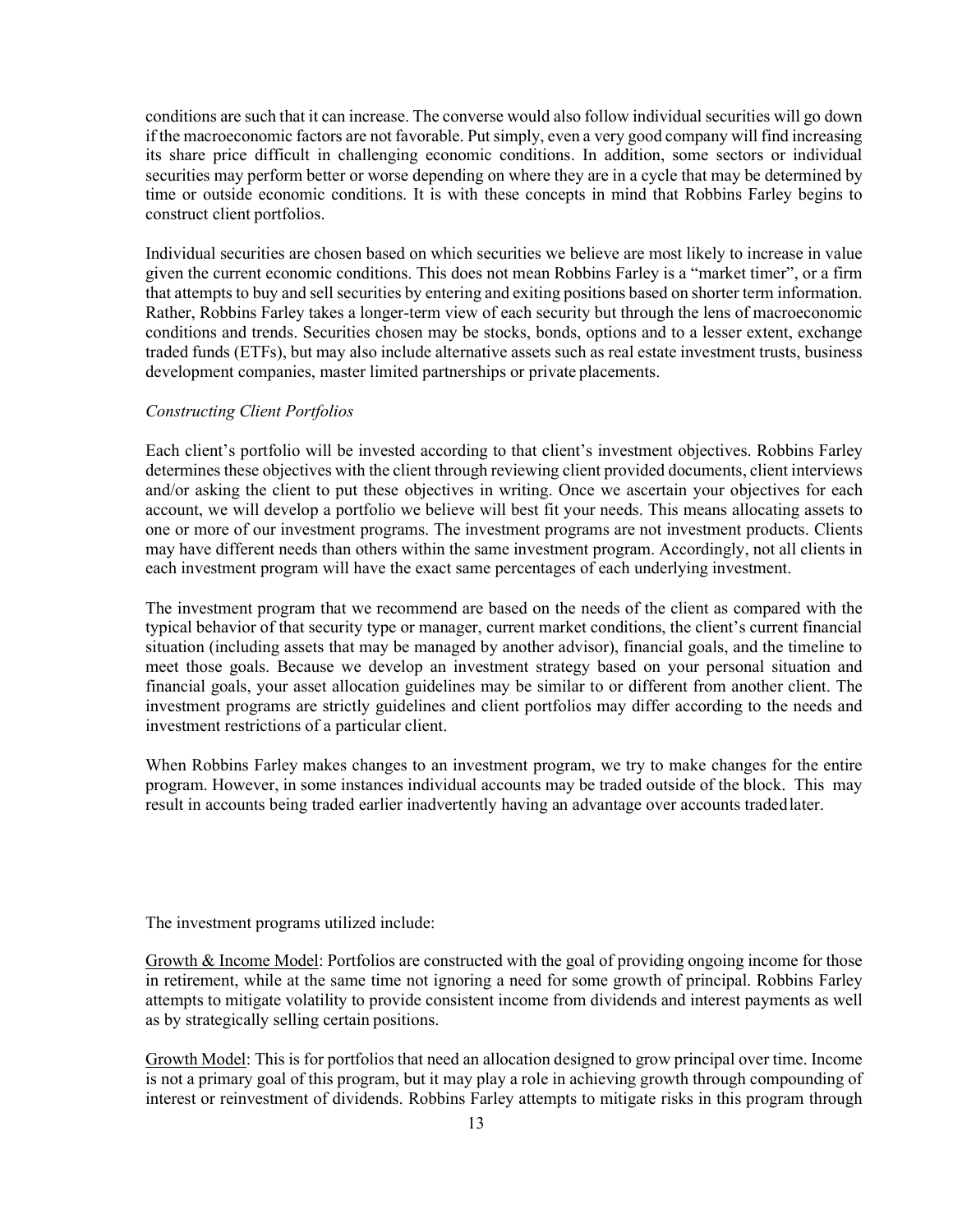monitoring economic cyclicality, and by utilizing screening methods such as correlation analysis and individual security research.

Income Model: For clients in need of income, and not focused on accumulation, the Income Model may be appropriate. The investments in the Income Model are chosen for their expectation to produce dividends and interest payments, which may help reduce the risk of principal loss. Especially as bond or higher income stock prices fall in the markets as interest rates rise, clients should be aware that the focus here is on the income payments, not the price of the security they hold.

We may periodically recommend changes to client portfolios to meet the individual client's objectives. It is important to remember that because market conditions can vary greatly, and each portfolio is created from each individual client's needs, clients must keep Robbins Farley informed of any changes to their circumstances, however small those changes may appear to be. Robbins Farley is better able to serve clients if we are well informed.

As assets are transitioned from a client's prior adviser(s) to Robbins Farley, there may be securities and other investments that do not fit within the investment strategy selected for the client. Accordingly, these investments will need to be sold in order to reposition the portfolio into the investment strategy selected by Robbins Farley. However, this transition process may take some time to accomplish. Some investments may not be unwound for a lengthy period of time for a variety of reasons that may include unwarranted low share prices, restrictions on trading, contractual restrictions on liquidity, tax concerns or marketrelated liquidity concerns. In some cases, there may be securities or investments that are never able to be sold. In the event an investment in a client account is unable to be unwound for a period of time, Robbins Farley will monitor the investment as part of its services to the client. Robbins Farley may suggest that a given investment be moved to a separate account.

#### Risk of Loss

There are always risks to investing. Clients should be aware that all investments carry various types of risk including the potential loss of principal that clients should be prepared to bear. It is impossible to name all possible types of risks. Among the risks are the following:

 Political Risks. Most investments have a global component, even domestic stocks. Political events anywhere in the world may have unforeseen consequences to markets around the world.

• General Market Risks. Markets can, as a whole, go up or down on various news releases or for no understandable reason at all. This sometimes means that the price of specific securities could go up or down without real reason and may take some time to recover any lost value. Adding additional securities does not help to minimize this risk since all securities may be affected by market fluctuations.

 Currency Risk. When investing in another country using another currency, the changes in the value of the currency can change the value of your security value in your portfolio.

• Regulatory Risk. Changes in laws and regulations from any government can change the value of a given company and its accompanying securities. Certain industries are more susceptible to government regulation. Changes in zoning, tax structure or laws impact the return on these investments.

• Tax Risks Related to Short Term Trading: Clients should note that Robbins Farley may engage in short-term trading transactions. These transactions may result in short term gains or losses for federal and state tax purposes, which may be taxed at a higher rate than long term strategies. Robbins Farley endeavors to invest client assets in a tax efficient manner, but all clients are advised to consult with their tax professionals regarding the transactions in client accounts.

• Purchasing Power Risk. Purchasing power risk is the risk that your investment's value will decline as the price of goods rises (inflation). The investment's value itself does not decline, but its relative value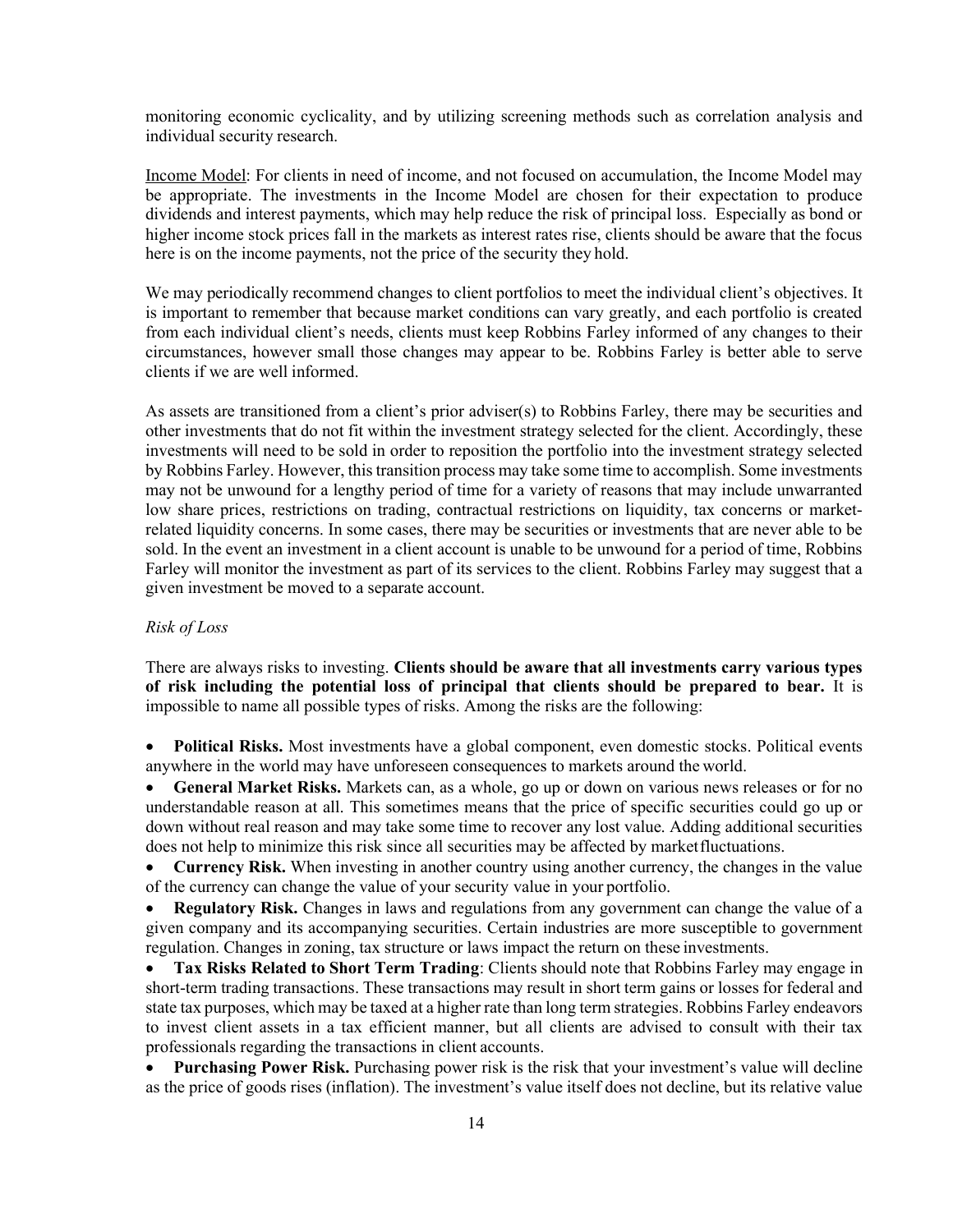does, which is the same thing. Inflation can happen for a variety of complex reasons, including a growing economy and a rising money supply.

 Business Risk. This can be thought of as certainty or uncertainty of income. Management comes under business risk. Cyclical companies (like automobile companies) have more business risk because of the less steady income stream. On the other hand, fast food chains tend to have steadier income streams and therefore, less business risk.

• Financial Risk. The amount of debt or leverage determines the financial risk of a company.

• Default Risk. This risk pertains to the ability of a company to service their debt. Ratings provided by several rating services help to identify those companies with more risk. Obligations of the U.S. government are said to be free of default risk.

• Margin Risk. "Margin" is a tool used to maximize returns on a given investment by using securities in a client account as collateral for a loan from the custodian to the client. The proceeds of that loan are then used to buy more securities. In a positive result, the additional securities provide additional return on the same initial investment. In a negative result, the additional securities provide additional losses. Margin therefore carries a higher degree of risk than investing without margin. Any client account that will use margin will do so in accordance with Regulation T. Robbins Farley may utilize margin on a limited basis for clients with higher risk tolerances.

 Short Sales. "Short sales" are a way to implement a trade in a security Robbins Farley feels is overvalued. In a "long" trade, the investor is hoping the security increases in price. Therefore in a long trade, the amount of the investor's loss (without margin) is the amount paid for the security. In a short sale, the investor is hoping the security decreases in price. However, unlike a long trade where the price of the security can only go from the purchase price to zero, in a short sale, the prince of the security can go infinitely upwards. Therefore, in a short sale, the potential for loss is unlimited and unknown, where the potential for loss in a long trade is limited and knowable. Robbins Farley utilizes short sales only when the client's risk tolerances permit.

 Risks specific to private placements, sub-advisors and other managers. If we invest some of your assets with another advisor, including a private placement, there are additional risks. These include risks that the other manager is not as qualified as we believe them to be, that the investments they use are not as liquid as we would normally use in your portfolio, or that their risk management guidelines are more liberal than we would normally employ.

• Information Risk. All investment professionals rely on research in order to make conclusions about investment options. This research is always a mix of both internal (proprietary) and external (provided by third parties) data and analyses. Even an adviser who says they rely solely on proprietary research must still collect data from third parties. This data, or outside research is chosen for its perceived reliability, but there is no guarantee that the data or research will be completely accurate. Failure in data accuracy or research will translate to a compromised ability by the adviser to reach satisfactory investment conclusions.

 Small Companies. Some investment opportunities in the marketplace involves smaller issuers. These companies may be starting up or are historically small. While these companies sometimes have potential for outsized returns, they also have the potential for losses because the reasons the company is small are also risks to the company's future. For example, a company's management may lack experience, or the company's capital for growth may be restricted. These small companies also tend to trade less frequently that larger companies, which can add to the risks associated with their securities because the ability to sell them at an appropriate price may be limited as compared to the markets as a whole. Not only do these companies have investment risk, if a client is invested in such small companies and requests immediate or short-term liquidity, these securities may require a significant discount to value in order to be sold in a shorter time frame.

• Concentration Risk. Some of Robbins Farley' strategy decisions will involve the use of concentrated portfolios that may hold a limited number of securities. While mutual funds are by definition diversified within their own portfolios, the limited number of them in a client portfolio may still be concentrated.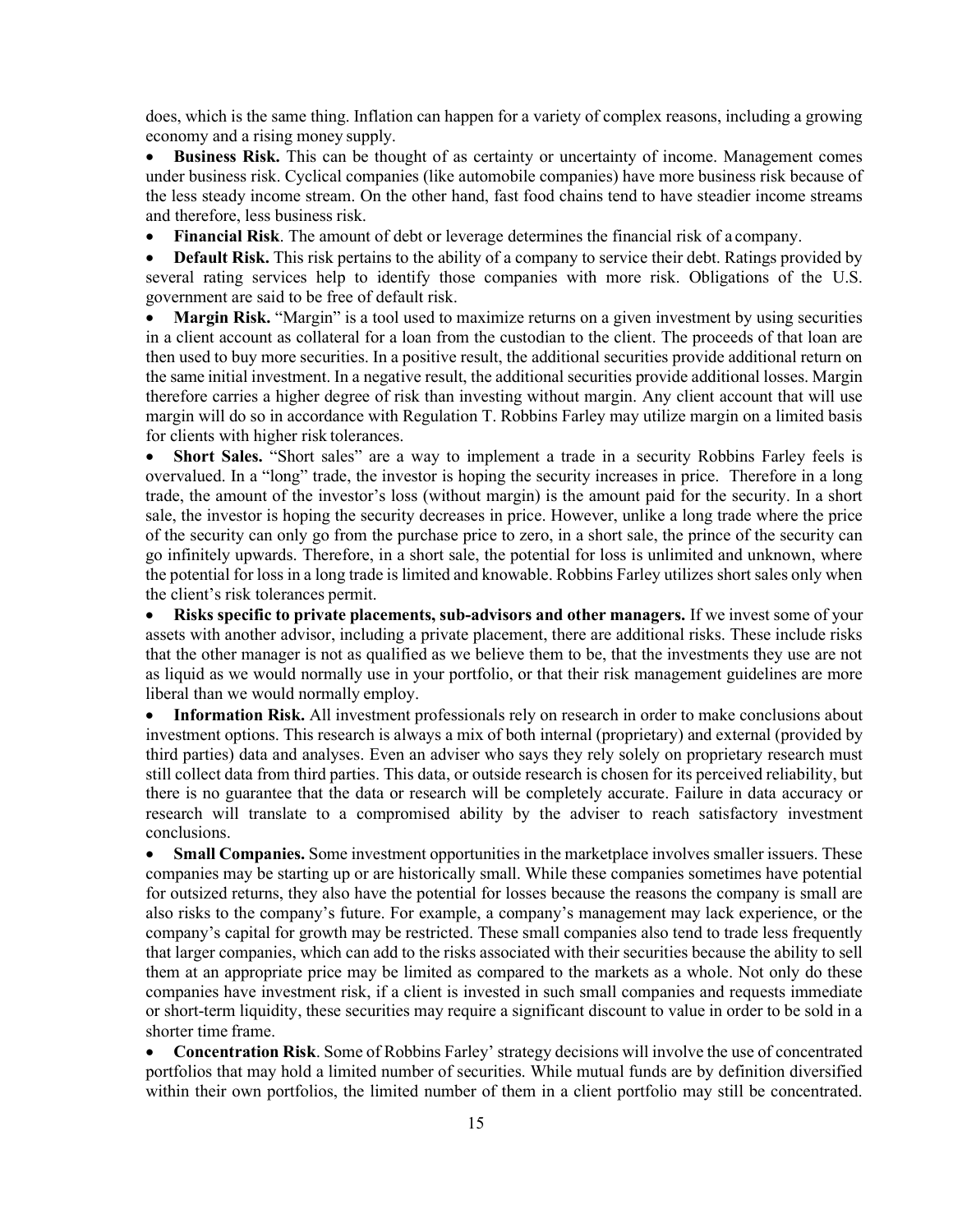This means that a client's equity portfolio may be concentrated in a specific sector, geography, or subsector (among other types of potential concentrations), so that if an unexpected event occurs that affects that specific sector or geography, for example, the client's equity portfolio may be affected negatively, including significant losses.

• Transition risk. As assets are transitioned from a client's prior advisers to Robbins Farley there may be securities and other investments that do not fit within the asset allocation strategy selected for the client. Accordingly, these investments will need to be sold in order to reposition the portfolio into the asset allocation strategy selected by Robbins Farley. However, this transition process may take some time to accomplish. Some investments may not be unwound for a lengthy period of time for a variety of reasons that may include unwarranted low share prices, restrictions on trading, contractual restrictions on liquidity, or market-related liquidity concerns. In some cases, there may be securities or investments that are never able to be sold. The inability to transition a client's holdings into recommendations of Robbins Farley may adversely affect the client's account values, as Robbins Farley' recommendations may not be able to be fully implemented.

• Restriction Risk. Clients may at all times place reasonable restrictions on the management of their accounts. However, placing these restrictions may make managing the accounts more difficult, therefore lowering the potential for returns.

**• Risks Related to Investment Term & Liquidity.** Securities do not follow a straight line up in value. All securities will have periods of time when the current price of the security is not an accurate measure of its value. If you require us to liquidate your portfolio during one of these periods, you will not realize as much value as you would have had the investment had the opportunity to regain its value. Further, some investments are made with the intention of the investment appreciating over an extended period of time. Liquidating these investments prior to their intended time horizon may result in losses.

In addition to the fundamental investment strategies discussed above, Robbins Farley may also implement and/or recommend the use of inverse/enhanced market strategies or options transactions. Each of these strategies has a high level of inherent risk. (See discussion below).

Inverse/Enhanced Market Strategies: Robbins Farley may utilize long and short mutual funds and/or exchange traded funds that are designed to perform in either an: (1) inverse relationship to certain market indices (at a rate of 1 or more times the inverse result of the corresponding index) as an investment strategy and/or for the purpose of hedging against downside market risk; and (2) enhanced relationship to certain market indices (at a rate of 1 or more times the actual result of the corresponding index) as an investment strategy and/or for the purpose of increasing gains in an advancing market. There can be no assurance that any such strategy will prove profitable or successful. In light of these enhanced risks/rewards, a client may direct Robbins Farley, in writing, not to employ any or all such strategies for their accounts.

Options Strategies: The use of options transactions as an investment strategy involves a high level of inherent risk. Option transactions establish a contract between two parties concerning the buying or selling of an asset at a predetermined price during a specific period of time. During the term of the option contract, the buyer of the option gains the right to demand fulfillment by the seller. Fulfillment may take the form of either selling or purchasing a security depending upon the nature of the option contract.

Robbins Farley utilizes options in four ways:

- 1. Buy a Put: The purchase or the recommendation to purchase an option contract with the intent of offsetting/hedging a potential market risk in a client's portfolio.
- 2. Sell a covered call: we buy a security and sell a call option on that security. The client has the potential of capital appreciation up to the limit of the strike price. In addition, the client collects income from selling the call. Dividends are also collected, if available
- 3. Sell a cash secured Put: The strategy involves selling a put option, agreeing to buy the underlying security at a price significantly below the market price (out of the money).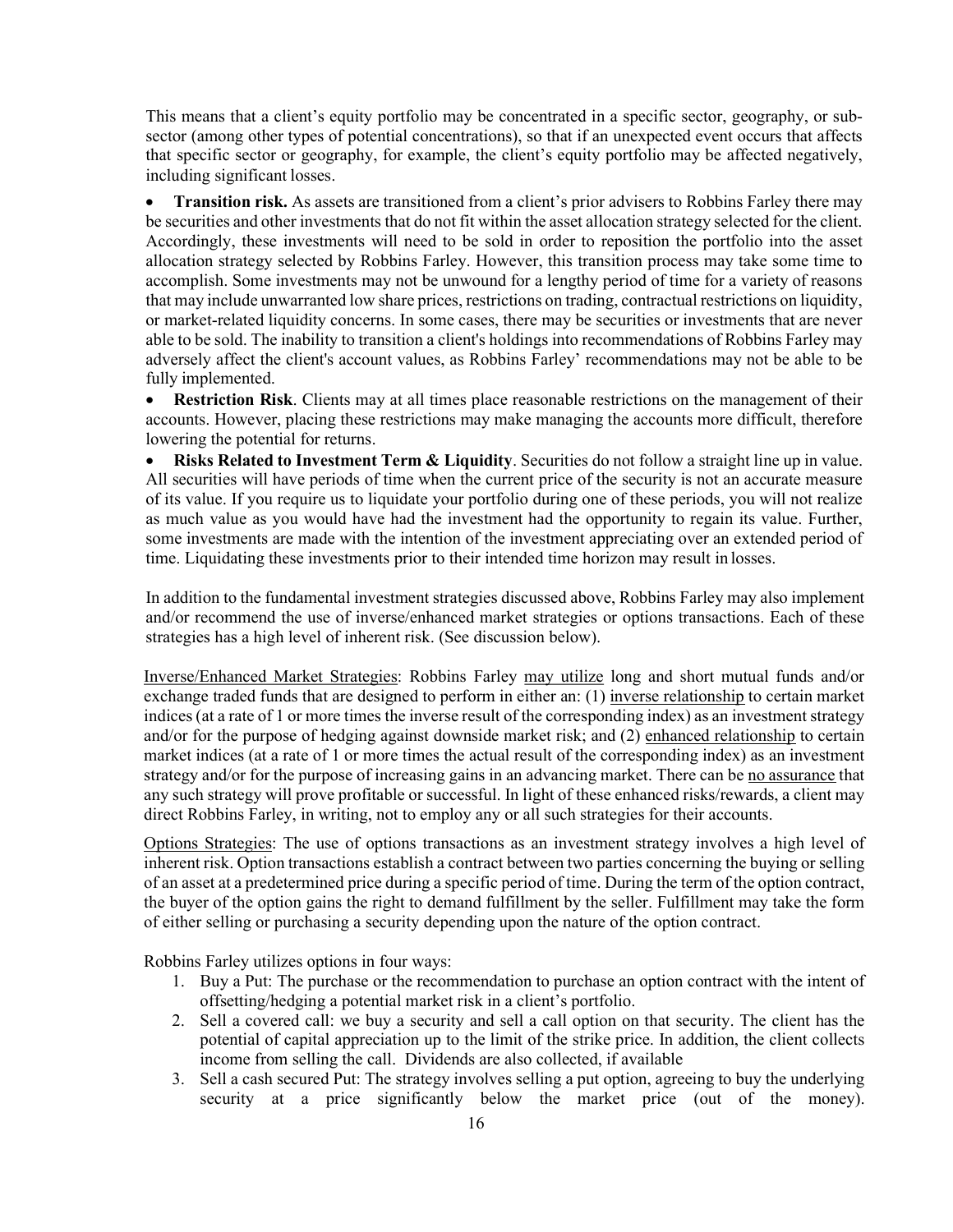If the price of that security does not fall below the strike price, the put expires and the client derives income from the sale of the put option. If the security falls below the option's strike price, the security may be assigned, and the client buys the stock at the strike price.

4. Buy Long Term Calls (LEAPS): The purchase of a deep in the money LEAP, which is a longterm call option. The risk is confined to the purchase price of the LEAP, but the upper limit is not restricted and is defined by the market. Because of the potential risk, the original purchase price is generally no more than 3% of the portfolio at the time of purchase.

Although the intent of the options-related transactions that may be implemented by Robbins Farley is to hedge against principal risk, certain of the options-related strategies (i.e., straddles, short positions, etc), may, in and of themselves, produce principal volatility and/or risk. Therefore, a client must be willing to accept these enhanced volatility and principal risks associated with such strategies. Considering these enhanced risks, client may direct Robbins Farley, in writing, not to employ any or all such strategies for their accounts.

For detailed information on the use of options and option strategies, please refer to the Option Clearing Corp.'s Option Disclosure Document, which can be found at: http://www.optionsclearing.com/components/docs/riskstoc.pdf

Hard copies may be ordered by calling 1-888-678-4667 or writing OCC, 1 North Wacker Drive, Suite 500 Chicago, Il 60606.

### Item 9: Disciplinary Information

This item is not applicable.

### Item 10: Other Financial Industry Activities and Affiliations

A. Broker-dealer

This item is not applicable.

B. Futures Commission Merchant/Commodity Trading Advisor

Neither the principals of Robbins Farley, nor any related persons are registered, or have an application pending to register, as a futures commission merchant, commodity pool operator, a commodity trading advisor, or an associated person of the foregoing entities.

C. Relationship with Related Persons

Certain professionals of Robbins Farley are separately licensed as independent insurance agents. Robbins Farley Insurance LLC is an insurance company affiliated with Robbins Farley LLC through common control and is the entity through which insurance products may be offered. As such, these professionals may conduct insurance product transactions for Robbins Farley clients, in their capacity as licensed insurance agents, and will receive customary commissions for these transactions in addition to any compensation received in his capacity as employees of Robbins Farley.

Commissions from the sale of insurance products will not be used to offset or as a credit against advisory fees. These professionals therefore have incentive to recommend insurance products based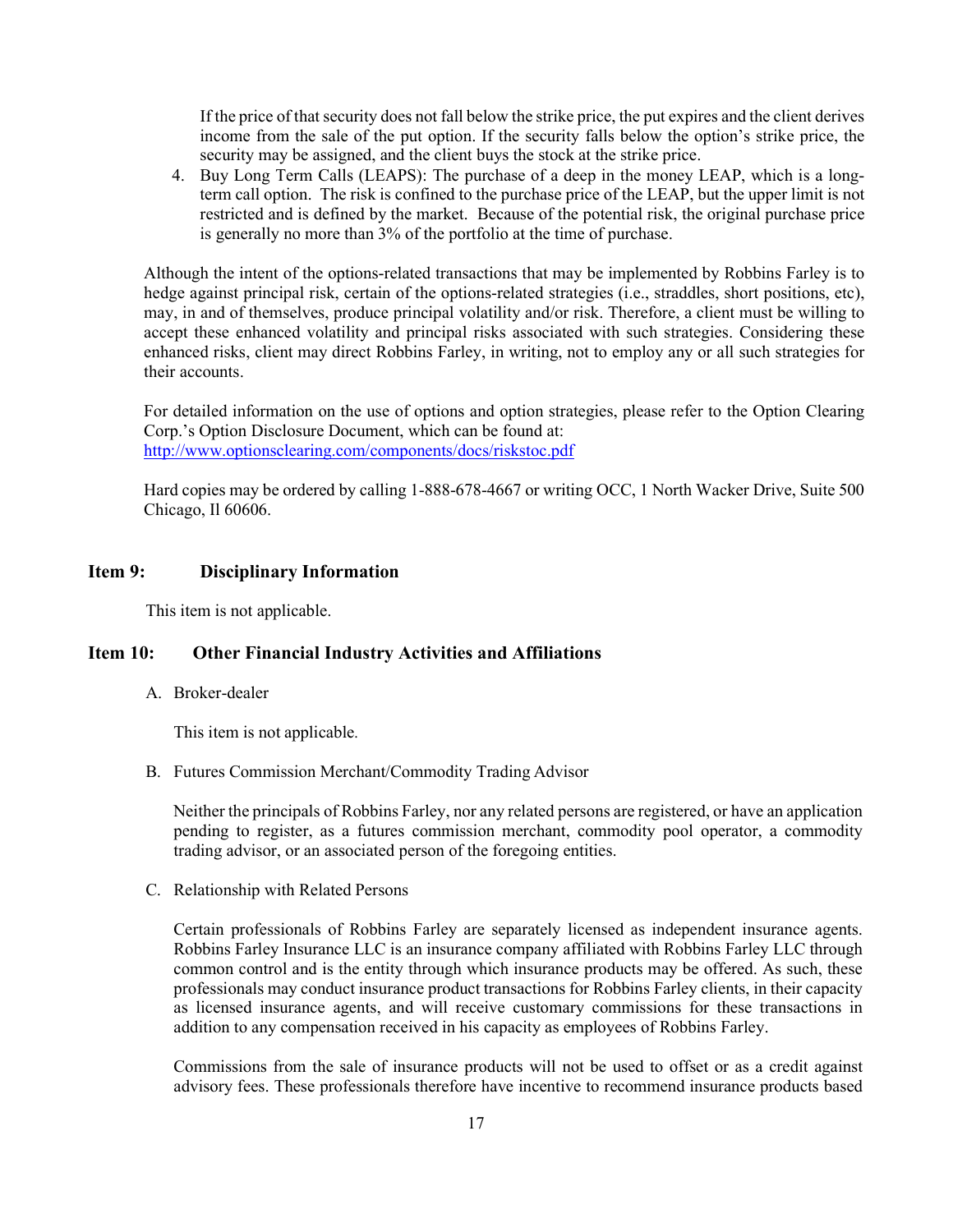on the compensation to be received, rather than on a client's needs. The receipt of additional fees for insurance commissions is therefore a conflict of interest, and clients should be aware of this conflict when considering whether to engage Robbins Farley or utilize these professionals to implement any insurance recommendations.

Robbins Farley attempts to mitigate this conflict of interest by disclosing the conflict to clients and informing the clients that they are always free to purchase insurance products through other agents or companies that are not affiliated with Robbins Farley, or to determine not to purchase the insurance product at all. Robbins Farley also attempts to mitigate the conflict of interest by requiring employees to acknowledge in the firm's Code of Ethics, their individual fiduciary duty to the clients of Robbins Farley, which requires that employees put the interests of clients ahead of their own.

D. Recommendations of Other Advisers

Robbins Farley does not utilize nor select other advisers or third-party managers at this time. All assets are managed by Robbins Farley.

# Item 11: Code of Ethics, Participation or Interest in Client Transactions and Personal Trading

- A. A copy of our Code of Ethics is available upon request. Our Code of Ethics includes discussions of our fiduciary duty to clients, political contributions, gifts, entertainment, and trading guidelines.
- B. Not applicable. Robbins Farley does not recommend to clients that they invest in any security in which Robbins Farley, or any principal thereof has any financial interest.
- C. On occasion, an employee of Robbins Farley may purchase for his or her own account securities which are also recommended for clients. Our Code of Ethics details rules for employees regarding personal trading and avoiding conflicts of interest related to trading in one's own account. To avoid placing a trade before a client (in the case of a purchase) or after a client (in the case of a sale), all employee trades are reviewed by the Compliance Officer. All employee trades must either take place in the same block as a client trade or sufficiently apart in time from the client trade, so the employee receives no added benefit. Employee statements are reviewed to confirm compliance with the trading procedures.

### Item 12: Brokerage Practices

A. Recommendation of Broker-Dealer

Robbins Farley does not maintain custody of client assets, though Robbins Farley may be deemed to have custody if a client grants Robbins Farley authority to debit fees directly from their account (see Item 15 below). Assets will be held with a qualified custodian, which is typically a bank or broker- dealer. Robbins Farley recommends that investment accounts be held in custody by Schwab Advisor Services ("Schwab"),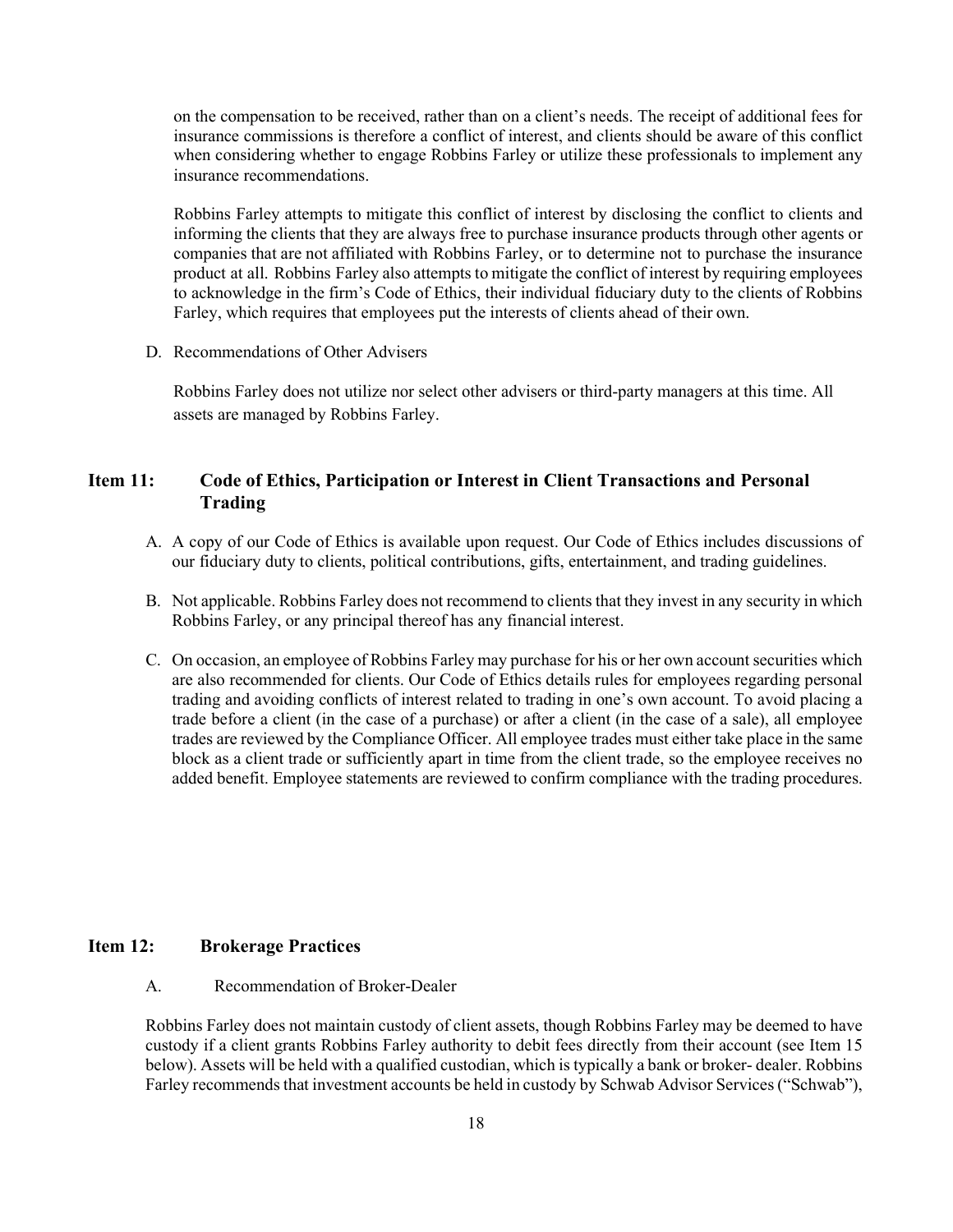which is a qualified custodian, but also may recommend other custodians if the specific client's needs merit such a recommendation. Robbins Farley is independently owned and operated and is not affiliated with Schwab. Schwab will hold your assets in a brokerage account and buy and sell securities when Robbins Farley instructs them to, which Robbins Farley does in accordance with its agreement with you. While Robbins Farley recommends that you use Schwab as custodian/broker, you will decide whether to do so and will open your account with Schwab by entering into an account agreement directly with them. Robbins Farley does not open the account for you, although Robbins Farley may assist you in doing so. For account not managed through the Program, even though your account is maintained at Schwab, we can still use other brokers to execute trades for your account as described below (see "Your brokerage and custody costs").

Client accounts enrolled in the Program are maintained at, and receive the brokerage services of, CS&Co, a broker-dealer registered with the Securities and Exchange Commission and a member of FINRA and SIPC. While clients are required to use CS&Co as custodian/broker to enroll in the Program, you will decide whether to do so and will open your account with CS&Co. by entering into an account agreement directly with them. We do not open the account for you. If you do not wish to place your assets with CS&Co, then we cannot manage your account through the Program. CS&Co may aggregate purchase and sale orders for ETFs across accounts enrolled in the Program, including both accounts for our clients and accounts for clients of other independent investment advisory firms using the Program.

#### How we select brokers/custodians

We seek to recommend a custodian/broker that will hold your assets and execute transactions on terms that are, overall, most advantageous when compared with other available providers and their services. We consider a wide range of factors, including both quantitative (i.e., costs) and qualitative (execution, reputation, service) factors. We do not consider whether Schwab or any other broker-dealer/custodian refers clients to Robbins Farley as part of our evaluation of these broker-dealers.

### Your brokerage and custody costs

For our clients' accounts that are not managed through the Program and that Schwab maintains, Schwab generally does not charge you separately for custody services but is compensated by charging you commissions or other fees on trades that it executes or that settle into your Schwab account. For some accounts, Schwab may charge you a percentage of the dollar amount of assets in the account in lieu of commissions. Schwab's commission rates and asset-based fees applicable to client accounts were negotiated based on the condition that our clients collectively maintain a total of at least \$70 million of their assets in accounts at Schwab. This commitment benefits you because the overall asset-based fees you pay are lower than they would be otherwise. In addition to commissions or asset-based fees, Schwab charges you a flat dollar amount as a "prime broker" or "trade away" fee for each trade that we have executed by a different broker-dealer, but where the securities bought or the funds from the securities sold are deposited (settled) into your Schwab account. These fees are in addition to the commissions or other compensation you pay the executing broker-dealer. Because of this, in order to minimize your trading costs, we have Schwab execute most trades for your account. We have determined that having Schwab execute most trades is consistent with our duty to seek "best execution" of your trades. Best execution means the most favorable terms for a transaction based on all relevant factors, including those listed above (see "How we select brokers/custodians").

#### 1. Research and Other Soft Dollar Benefits

#### Products and services available to us from Schwab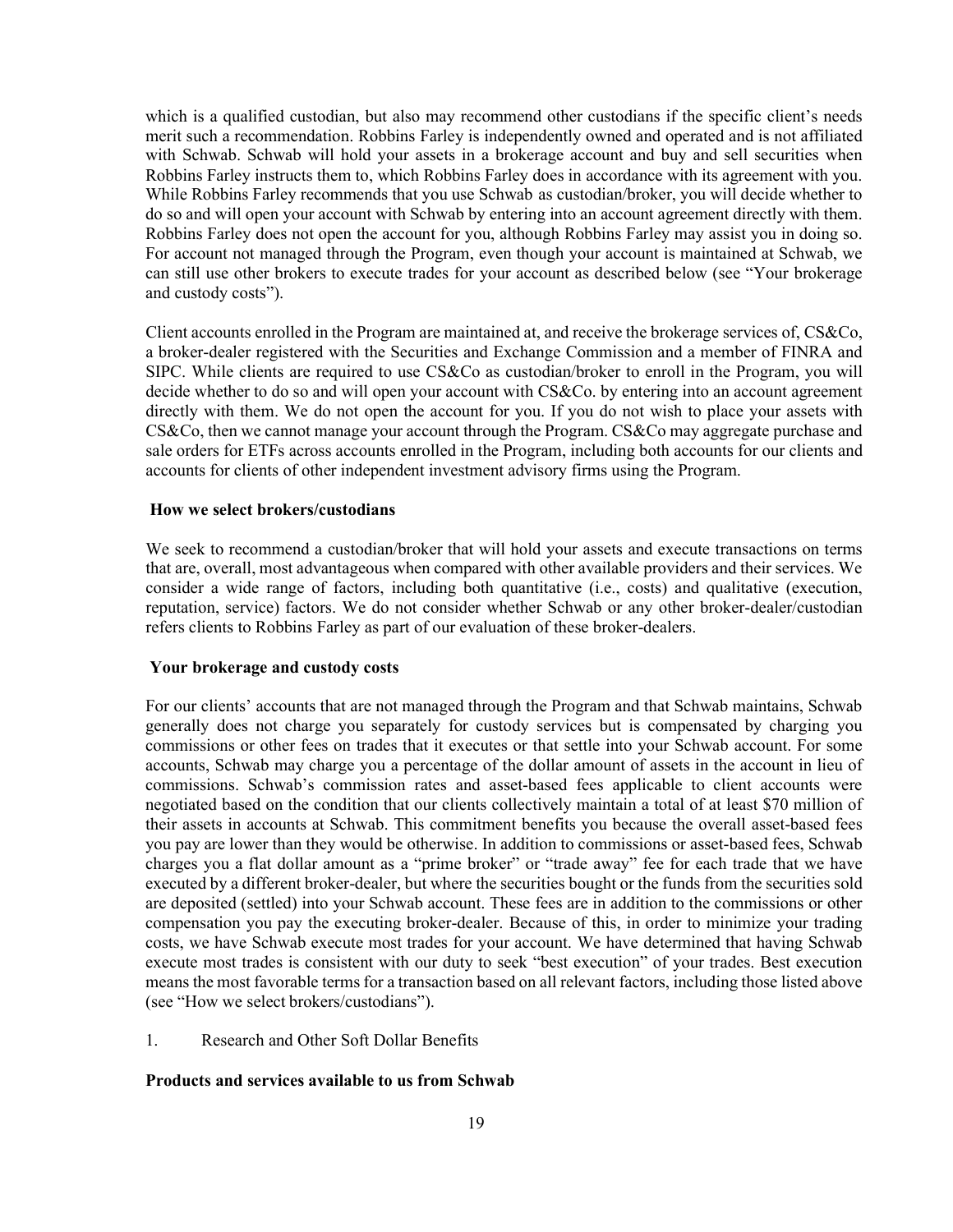Schwab Advisor Services™ (formerly called Schwab Institutional®) is Schwab's business serving independent investment advisory firms like Robbins Farley. They provide Robbins Farley and our clients, both those enrolled in the Program and our clients not enrolled in the Program, with access to its institutional brokerage services (trading, custody, reporting, and related services), many of which are not typically available to Schwab retail customers. Schwab also makes available various support services. Some of those services help Robbins Farley manage or administer our clients' accounts, while others help Robbins Farley manage and grow our business. Schwab's support services are generally available on an unsolicited basis (we don't have to request them) and at no charge to Robbins Farley as long as we keep a total of at least \$70 million of the assets of our firm's advisory clients in accounts at Schwab. Following is a more detailed description of Schwab's support services:

#### Services that benefit you

Schwab's institutional brokerage services include access to a broad range of investment products, execution of securities transactions, and custody of client assets. The investment products available through Schwab include some to which we might not otherwise have access or that would require a significantly higher minimum initial investment by our clients. Schwab's services described in this paragraph generally benefit you and your account.

#### Services that may not directly benefit you

Schwab also makes available to us other products and services that benefit us but may not directly benefit you or your account. These products and services assist us in managing and administering our clients' accounts. They include investment research, both Schwab's own and that of third parties. We may use this research to service all or a substantial number of our clients' accounts, including accounts not maintained at Schwab. In addition to investment research, Schwab also makes available software and other technology that provide access to client account data (such as duplicate trade confirmations and account statements).

- Provide access to client account data (such as duplicate trade confirmations and account statements).
- Facilitate trade execution and allocate aggregated trade orders for multiple client accounts
- Provide pricing and other market data
- Facilitate payment of our fees from our clients' accounts
- Assist with back-office functions, recordkeeping, and client reporting

### Services that generally benefit only us

Schwab also offers other services intended to help us manage and further develop our business enterprise. These services include:

- Educational conferences and events
- Consulting on technology, compliance, legal, and business needs
- Publications and conferences on practice management and business succession
- Access to employee benefits providers, human capital consultants, and insurance providers

Schwab may provide some of these services itself. In other cases, it will arrange for third-party vendors to provide the services to us. Schwab may also discount or waive its fees for some of these services or pay all or a part of a third party's fees. Schwab may also provide us with other benefits, such as occasional business entertainment of our personnel.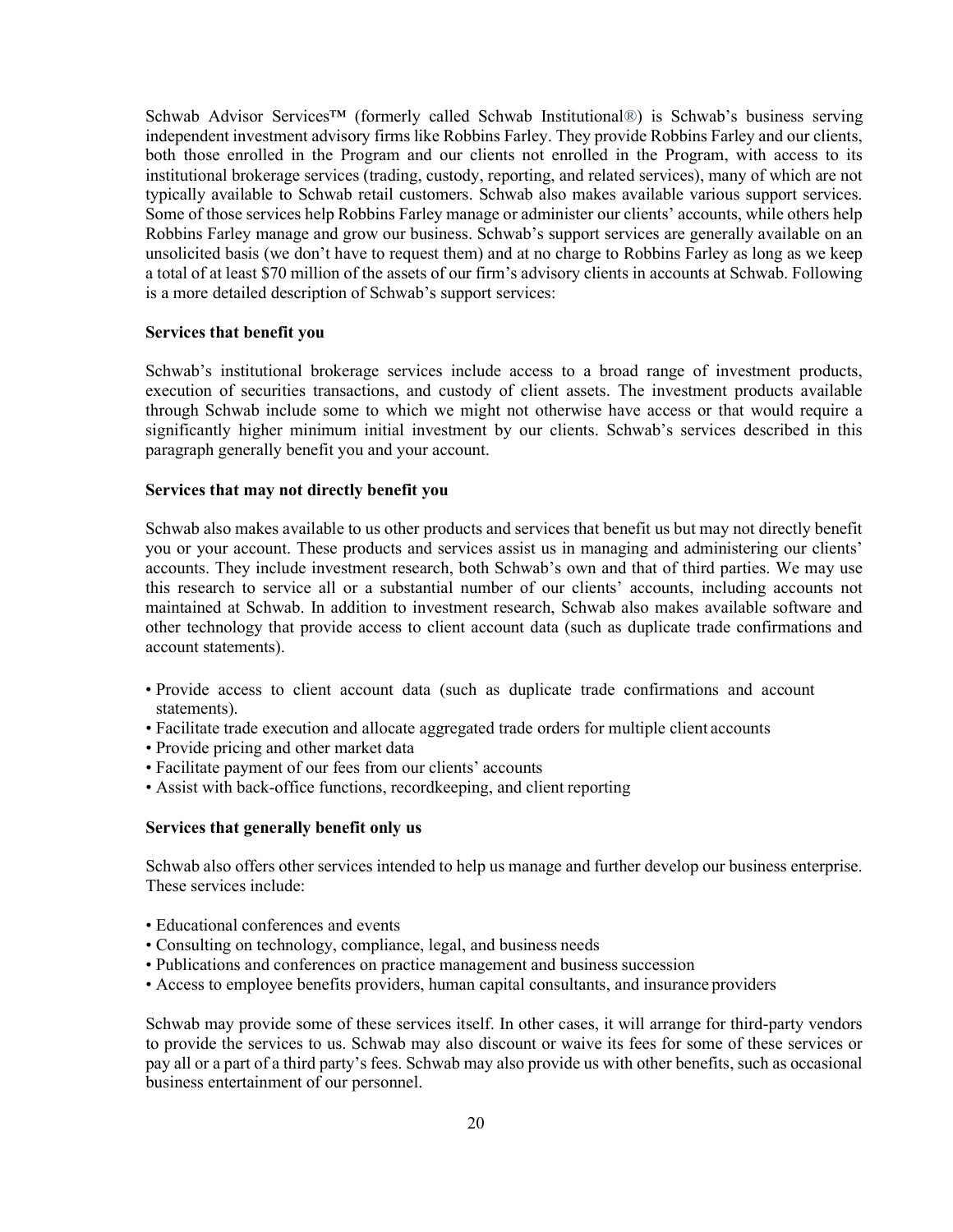### Our interest in Schwab's services

The availability of these services from Schwab benefits us because we do not have to produce or purchase them. We don't have to pay for Schwab's services. With respect to the Program, as described above under Item 4 Advisory Business, we do not pay SPT fees for its services in connection with the Beyond that, these services are not contingent upon us committing any specific amount of business to Schwab in trading commissions or assets in custody. In light of Robbins Farley's arrangements with Schwab, Robbins Farley has an incentive to recommend that clients maintain their accounts with Schwab, based on our interest in receiving Schwab's services that benefit our business rather than based on your interest in receiving the best value in custody services and the most favorable execution of your transactions. This is a potential conflict of interest. When making such a recommendation, however, Robbins Farley believes that our selection of Schwab as custodian and broker is in the best interests of our clients. Our selection is primarily supported by the scope and quality, (see "How we select brokers/ custodians") and not Schwab's services that benefit only us.

## Our Chief Compliance Officer remains available to address any questions that a client or prospective client may have regarding the above arrangements and the corresponding conflicts of interest presented.

2. Brokerage for Client Referrals

We do not consider whether Schwab or any other broker-dealer/custodian refers clients to Robbins Farley as part of our evaluation of these broker-dealers.

3. Directed Brokerage

Robbins Farley will, on occasion, allow directed brokerage arrangements (when a client requires that account transactions be affected through a specific broker-dealer). In such client directed arrangements, the client will negotiate terms and arrangements for their account with that broker-dealer, and Robbins Farley will not seek better execution services or prices from other broker-dealers or be able to "batch" the client's transactions for execution through other broker-dealers with orders for other accounts managed by Robbins Farley. As a result, client may pay higher commissions or other transaction costs or greater spreads, or receive less favorable net prices, on transactions for the account than would otherwise be the case.

B. Aggregating Trades

Commission costs per client may be lower on a particular trade if all clients in whose accounts the trade is to be made are executed at the same time. This is called aggregating trades. Instead of placing a number of trades for the same security for each account, we will, when appropriate, execute one trade for all accounts and then allocate the trades to each account after execution. If an aggregate trade is not fully executed, the securities will be allocated to client accounts on a *pro rata* basis, except where doing so would create an unintended adverse consequence. (For example, if a *pro rata* division would result in a client receiving a fraction of a share, or a position in the account of less than 1%.) Schwab does not provide Robbins Farley clients with a decreased commission rate for aggregated trades.

### Item 13: Review of Accounts

All accounts and corresponding financial plans will be managed on an ongoing basis, with formal reviews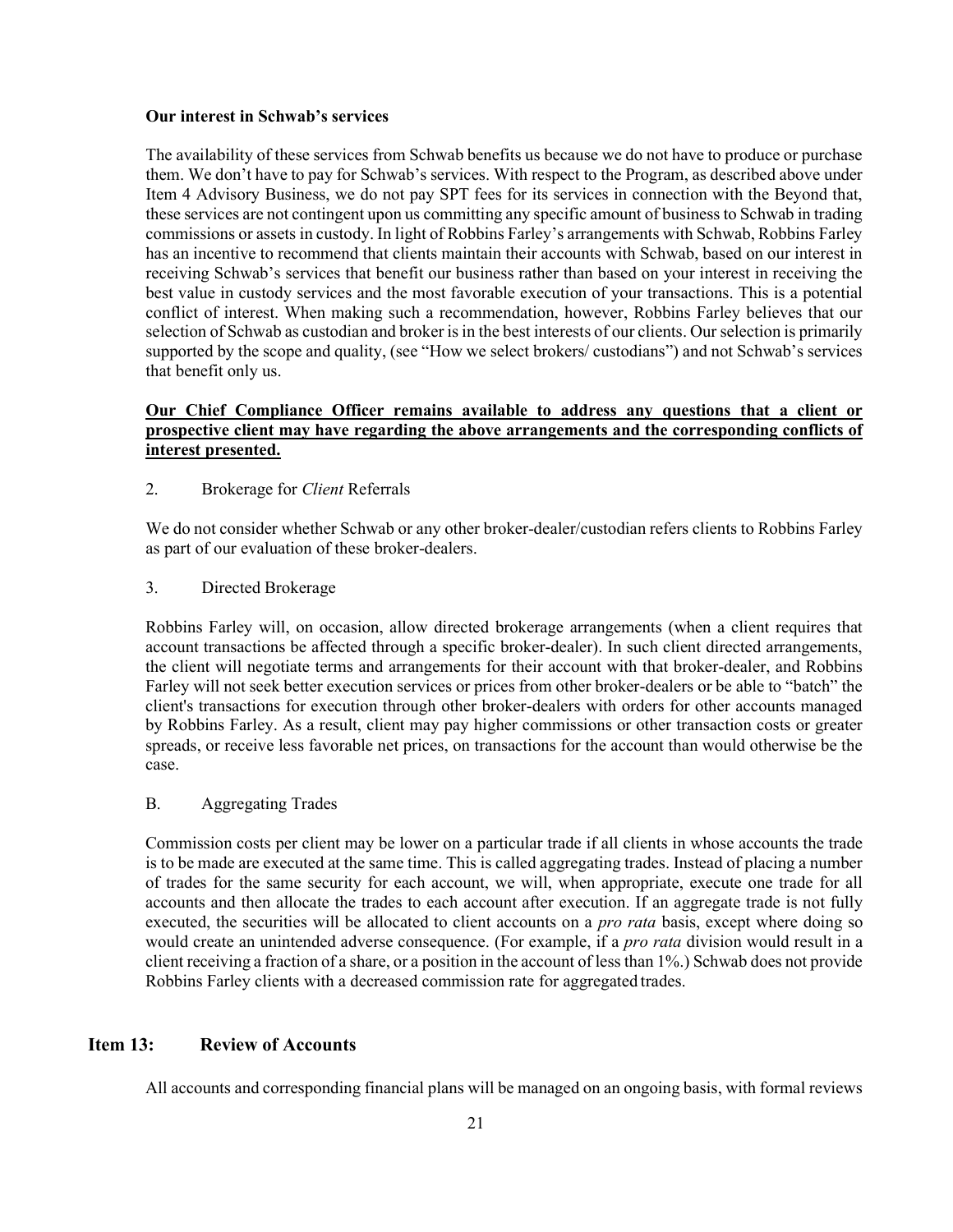by a member of senior management on at least an annual basis. However, it is expected that market conditions, changes in a particular client's account, or changes to a client's circumstances will trigger an additional review of accounts.

All clients will receive statements and confirmations of trades directly from their account custodian. Additionally, all clients will receive quarterly itemized bills from Robbins Farley. Please refer to Item 15 regarding Custody.

### Item 14: Client Referrals and Other Compensation

A. Economic Benefit Provided by Third Parties for Advice Rendered to Client.

We receive an economic benefit from Schwab in the form of the support products and services it makes available to us. These products and services, how they benefit us, and the related conflicts of interest are described above in Item 12. The availability to us of Schwab's products and services is not based on us giving particular investment advice, such as buying particular securities for our clients.

B. Compensation to Non-Advisory Personnel for Client Referrals.

Robbins Farley does not compensate non-supervised persons for client referrals.

### Item 15: Custody

Robbins Farley deducts fees from client accounts but would not have custody of client funds otherwise. Clients will receive statements directly from their account custodian, as well as copies of all trade confirmations directly from their account custodian.

Clients whose fees are directly debited will provide written authorization to debit advisory fees from their accounts held by a qualified custodian chosen by the client. Each quarter, clients will receive a statement from their account custodian showing all transactions in their account, including the fee. Upon specific request, clients will receive a bill itemizing the fees to be debited, including the formula used to calculate the fee, the amount of assets the fee is based, and the time period covered by the fee. The invoice will also state that the fee was not independently calculated by the custodian.

We encourage clients to carefully review the statements and confirmations sent to them by their custodian, and to compare the information on your quarterly report prepared by Robbins Farley against the information in the statements provided directly from their account custodian. Please alert us of any discrepancies.

We also provide other services on behalf of our clients that require disclosure at ADV Part 1, Item 9. In particular, certain clients have signed asset transfer authorizations that permit their qualified custodian to rely upon instructions from Robbins Farley to transfer client funds to "third parties." In accordance with the guidance provided in the SEC Staff's February 21, 2017, Investment Adviser Association No-Action Letter, the affected accounts are not subjected to an annual surprise CPA examination.

# Item 16: Investment Discretion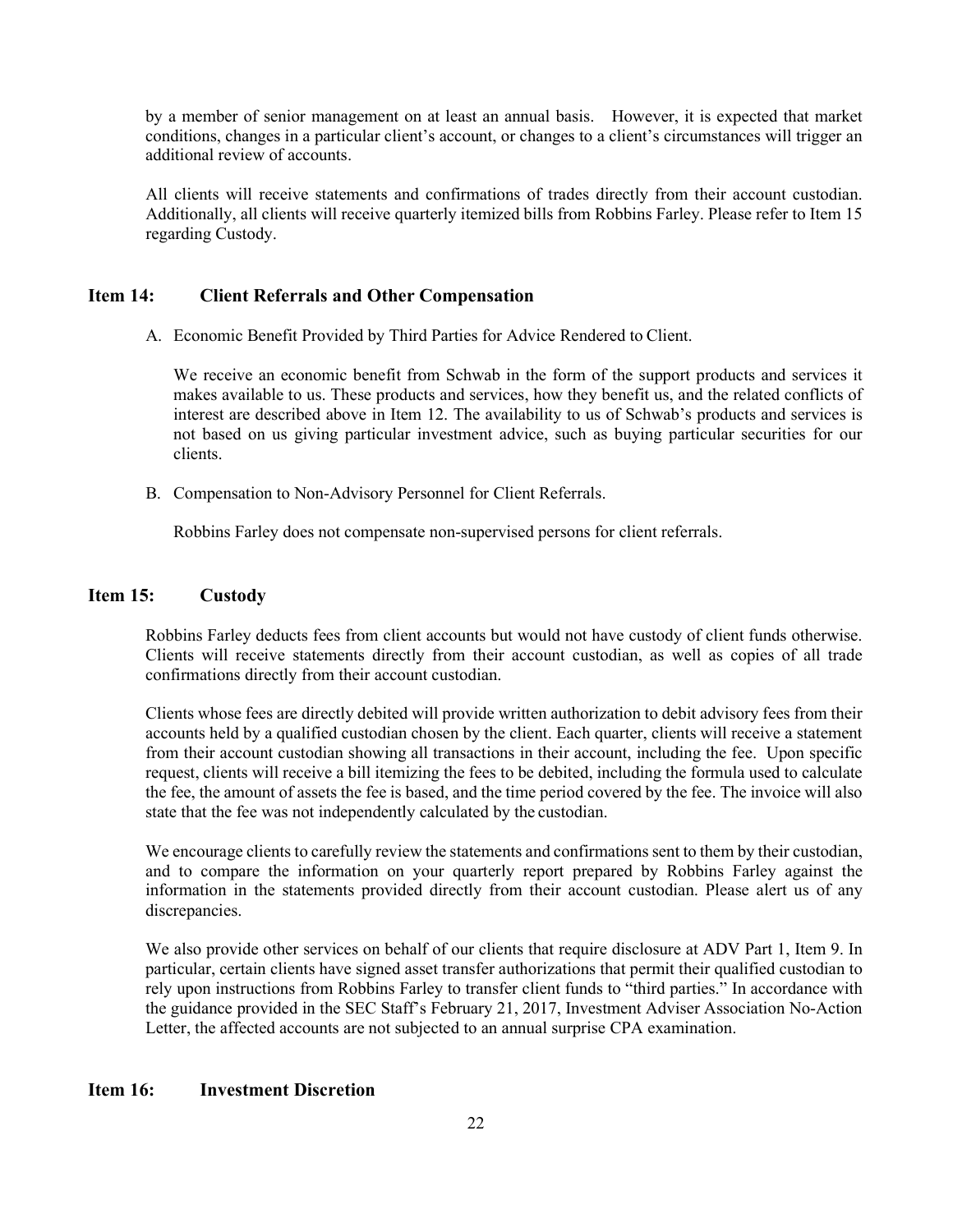When Robbins Farley is engaged to provide asset management services on a discretionary basis, we will monitor your accounts to ensure that they are meeting your asset allocation requirements. If any changes are needed to your investments, we will make the changes. These changes may involve selling a security or group of investments and buying others or keeping the proceeds in cash. You may at any time place restrictions on the types of investments we may use on your behalf, or on the allocations to each security type. You may receive at your request written or electronic confirmations from your account custodian after any changes are made to your account. You will also receive monthly statements from your account custodian. Clients engaging us on a discretionary basis will be asked to execute a Limited Power of Attorney (granting us the discretionary authority over the client accounts) as well as an Investment Management Agreement that outlines the responsibilities of both the client and Robbins Farley.

### Item 17: Voting Client Securities

Copies of our Proxy Voting Policies are available upon request.

From time to time, shareholders of stocks, mutual funds, exchange traded funds or other securities may be permitted to vote on various types of corporate actions. Examples of these actions include mergers, tender offers, or board elections. Clients are required to vote proxies related to their investments, or to choose not to vote their proxies. Robbins Farley will not accept authority to vote client securities. Clients will receive their proxies directly from the custodian for the client account. Robbins Farley will not give clients advice on how to vote proxies.

## Item 18: Financial Information

Robbins Farley does not require the prepayment of fees more than six (6) months or more in advance and therefore has not provided a balance sheet with this brochure.

There are no material financial circumstances or conditions that would reasonably be expected to impair our ability to meet our contractual obligations to our clients.